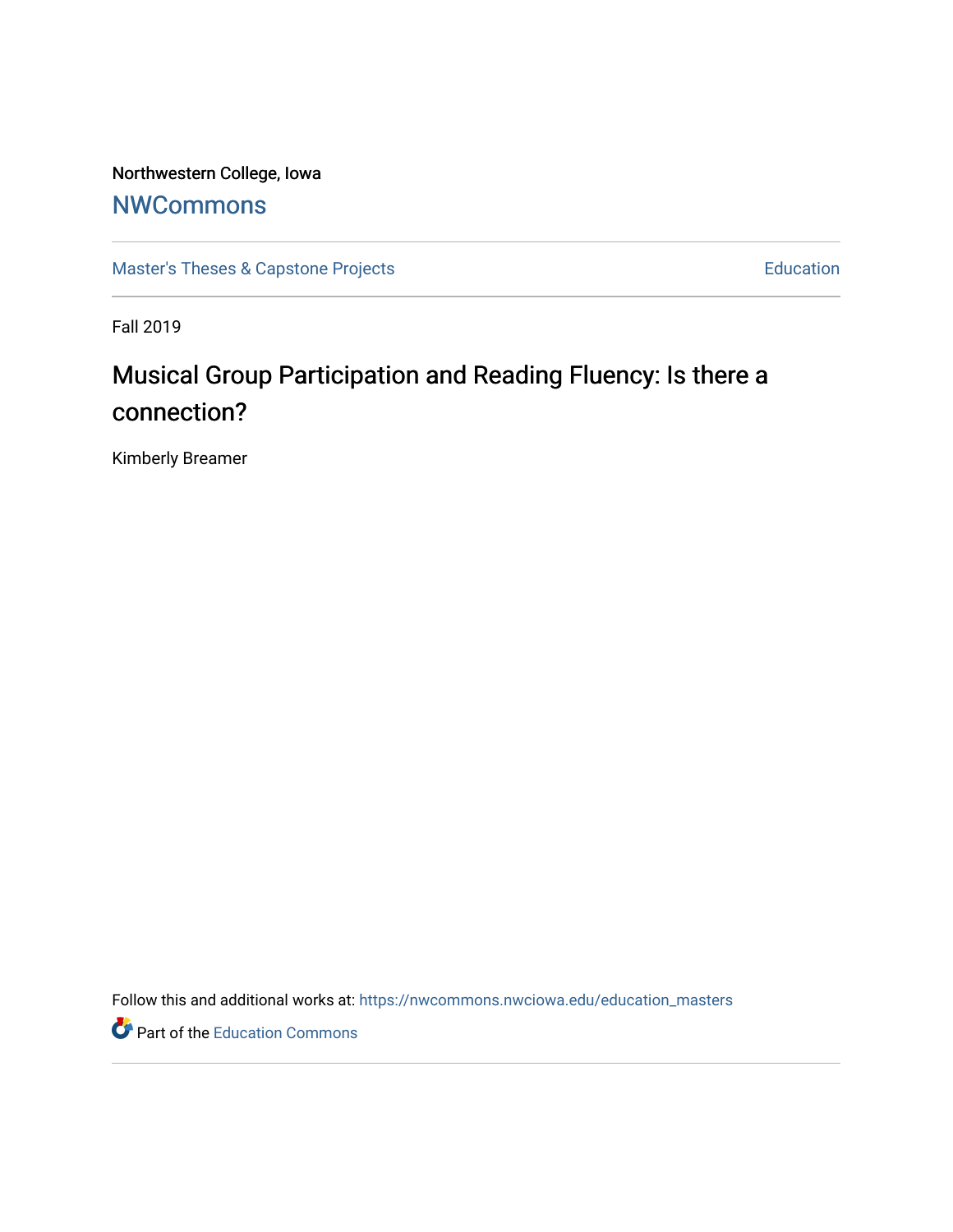Musical Group Participation and Reading Fluency: Is there a connection?

Kimberly Breamer

Northwestern College

An Action Research Project Presented in Partial Fulfillment of the Requirements For the Degree of Master of Education November 2019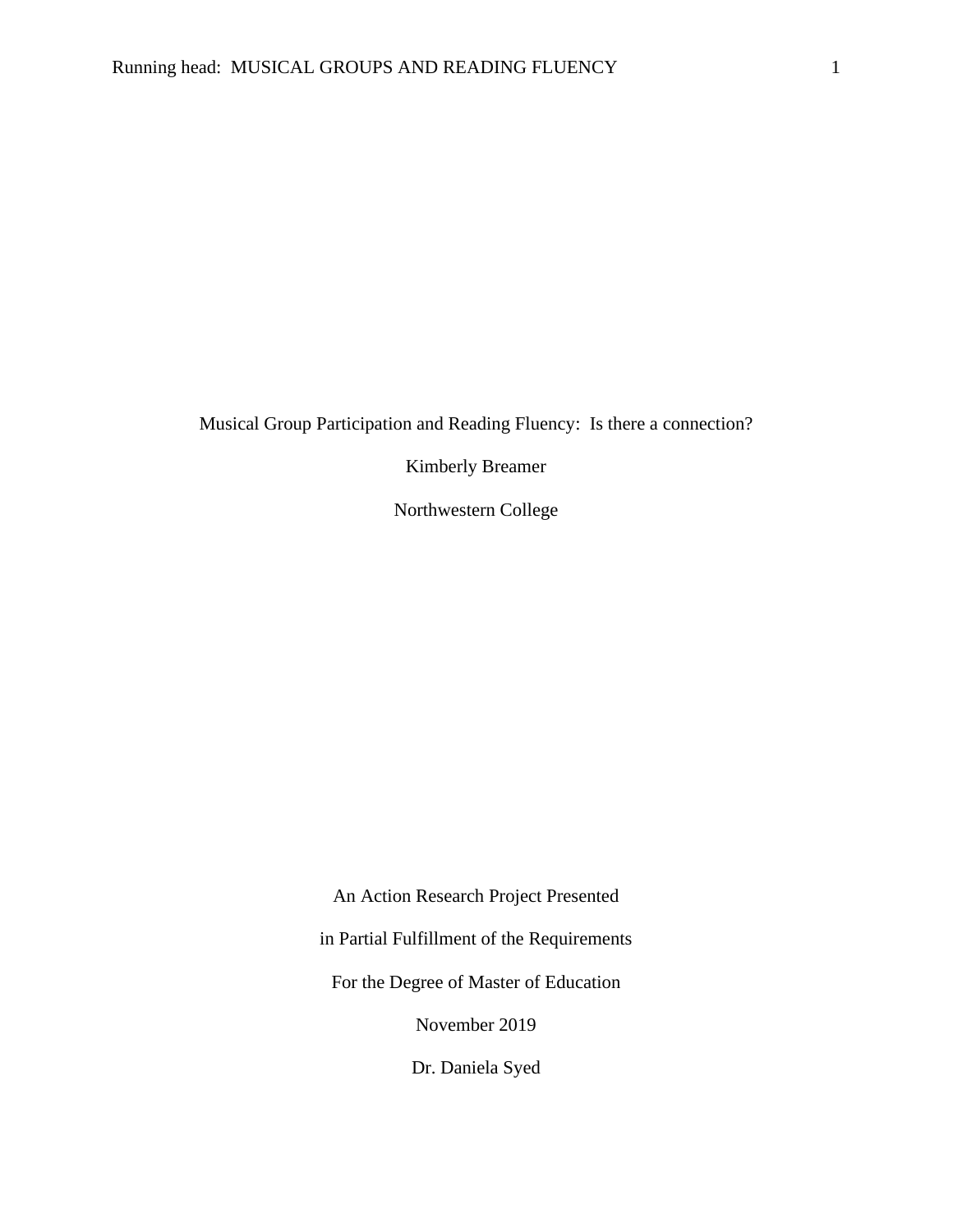### Table of Contents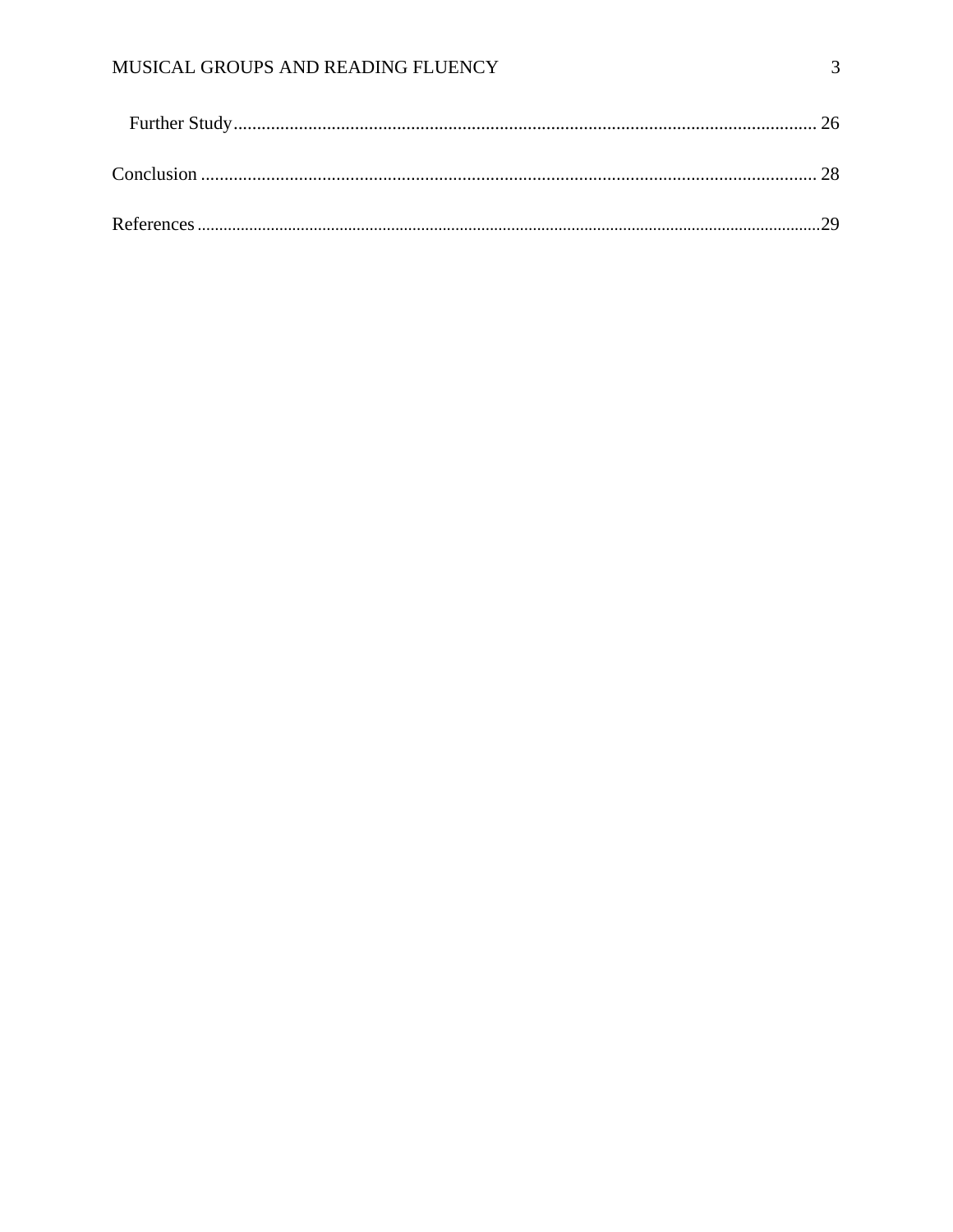#### Abstract

<span id="page-4-0"></span>The purpose of this action research was to determine if there is a connection between reading fluency and sight-reading music in a music performance group. Students were given a sightreading test during their first and second years in band. They also took the Minnesota Comprehension Assessment test in reading during their  $5<sup>th</sup>$  and  $6<sup>th</sup>$  grade years. Data collection was obtained using the test scores from students who participated in a musical group (band, choir, orchestra) and students who did not participate in a musical group. Findings indicated that students who participate in a musical group (band, choir, orchestra) have a greater increase in reading test scores than those who do not participate in a musical group.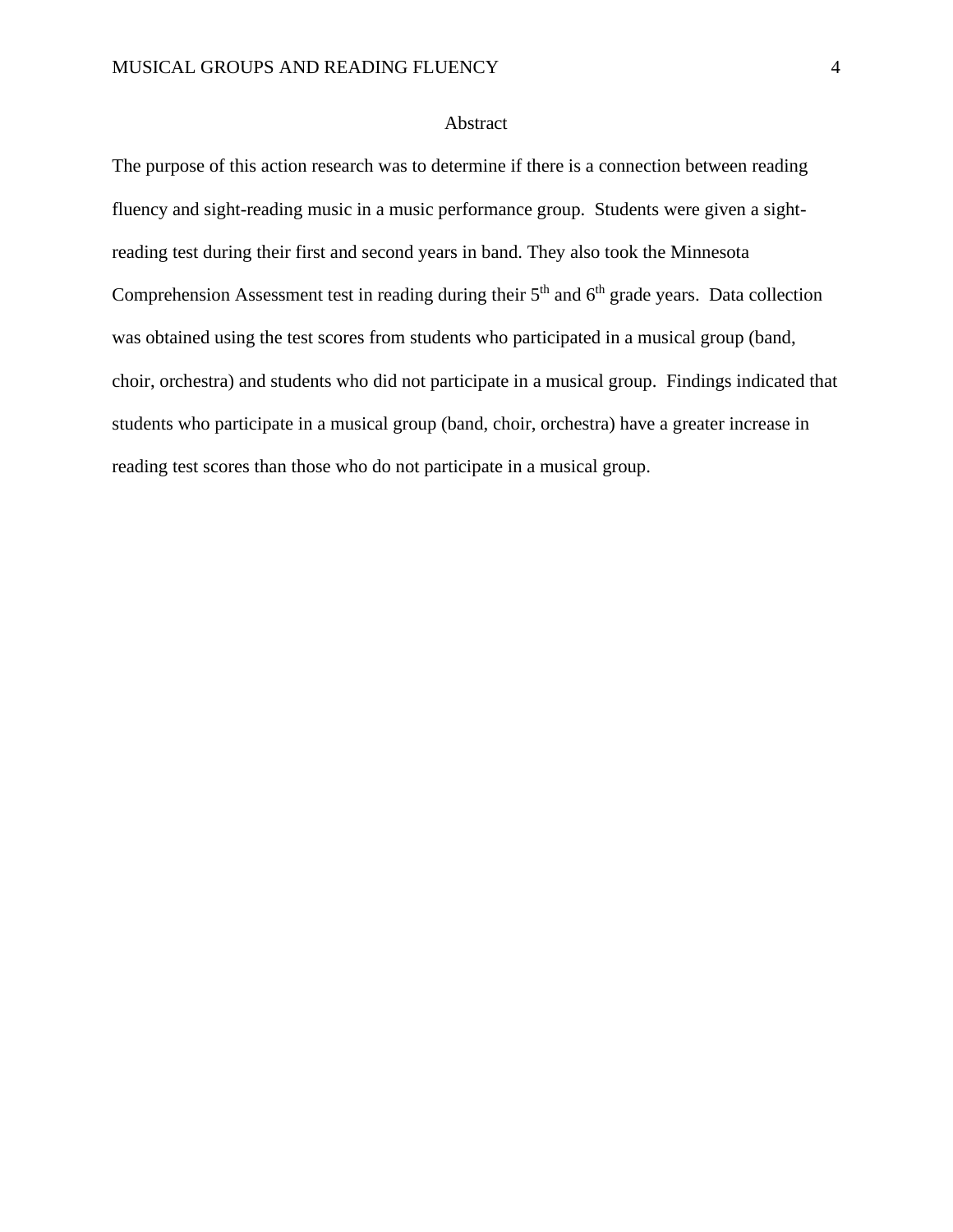Musical Group Participation and Reading Fluency: Is there a Connection?

<span id="page-5-0"></span>Instruction in music can be a particularly rich source of support for achieving reading literacy. Most basic skills used in text reading or decoding, find parallels in music reading. (Hansen & Bernstorf, 2002). When children are taught to read a book or newspaper, they are taught to read left to right, well, music is also read left to right. There are symbols in books, newspapers, music and other media that represent how a person is supposed to play something or read something. Music and reading have so many of the same symbols it just takes a moment to notice. Hansen, Stuber, and Bernstorf, (2014) states some of the visual elements that are part of both literacy and music are knowledge of letters, words, and sentences, visual focus, and visual memory.

Slater et al. (2014) state, extent of participation in school music programs relates with better performance in many academic areas, including math, reading and higher test scores. Many of the skills involved in literacy can also be found in music. Cunningham and Allington (2011) state that when we see or hear words in a new context, our brain creates new synapses (connections) to those words, making it so crucial that children are exposed to vocabulary and other literacy skills in different and meaningful ways. For students, having the chance to be a part of a successful music program can help them to understand literacy better.

Fluency is defined as the ability to read with speed, accuracy and proper expression (Rasinski, 2006). Reading music has to be done in the same manner as literacy. Finding a connection between the two so others can relate it to each other is the goal. Instruction in music can be a particularly rich source of support for achieving reading literacy (Hansen & Bernstorf, 2002). Most instrumentalist and vocalists read music symbols. Strong decoding skills have been found to be essential for reading text with comprehension (Hansen & Bernstorf, 2002).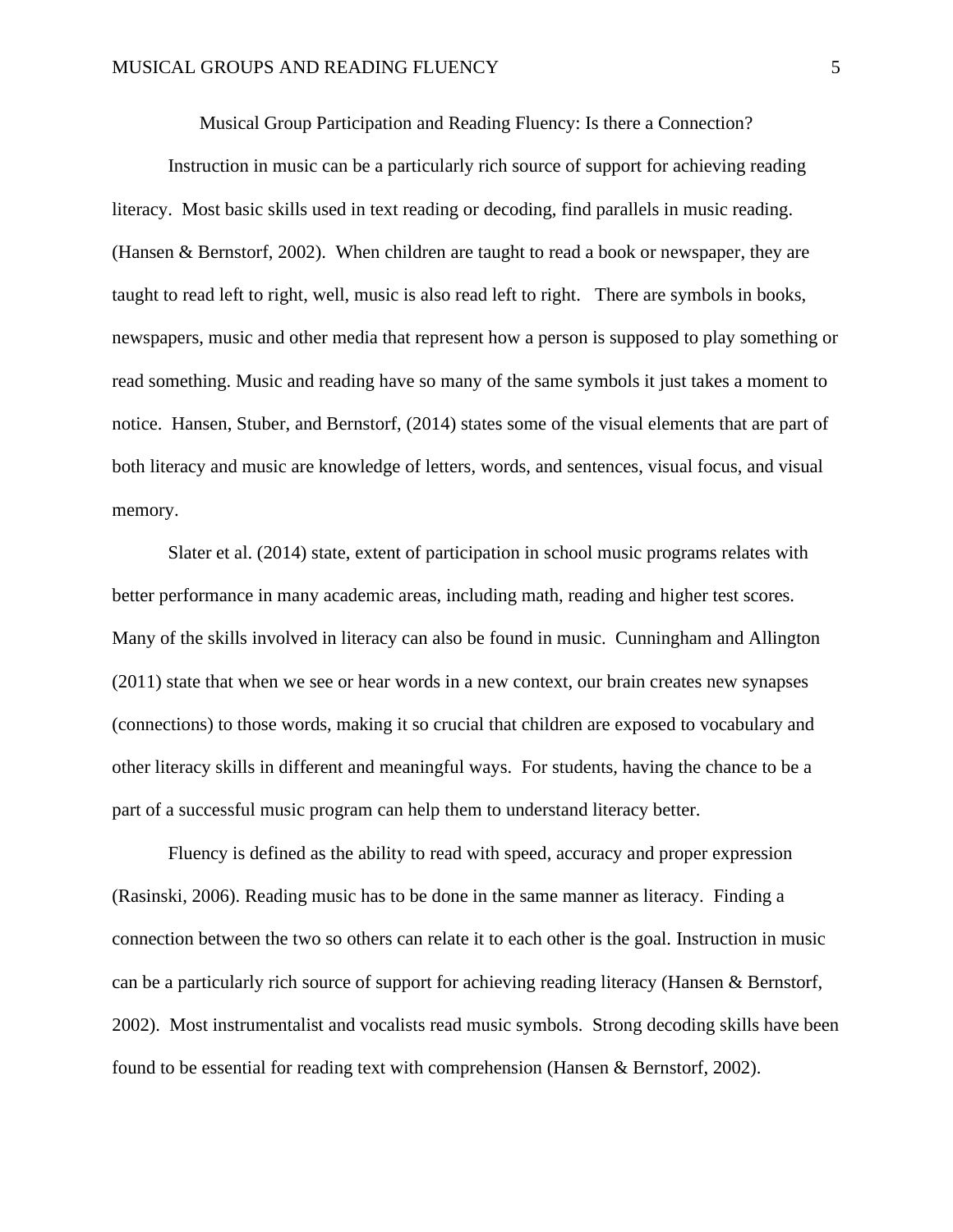Connections that reading fluency and sight-reading music have, makes them correlate with each other and feed off each other. Rashidi and Faham (2011) state that music has been found to contribute to the acquisition of linguistic skills in the areas of reading, writing, listening and speaking. When a student takes part in a musical group, they learn they need to read faster and quicker than those students who are not in a musical group. Instruction in music can be a particularly rich source of support for achieving reading literacy. Most basic skills used in text reading or decoding find parallels in music reading (Hansen & Bernstorf, 2002). The parallels between reading fluency and sight-reading music that can help students achieve greater success on statewide tests, need to be looked at researched to help students succeed.

This study will explore the connection between sight-reading music and reading fluency using data from state tests and sight-reading tests done in the music classroom. It is hypothesized that there will be a difference in reading test scores for those students who are in a musical group compared to those students who are not in a musical group. The research question posed and analyzed in this study is: Is there a connection between reading fluency and sightreading music in a musical group?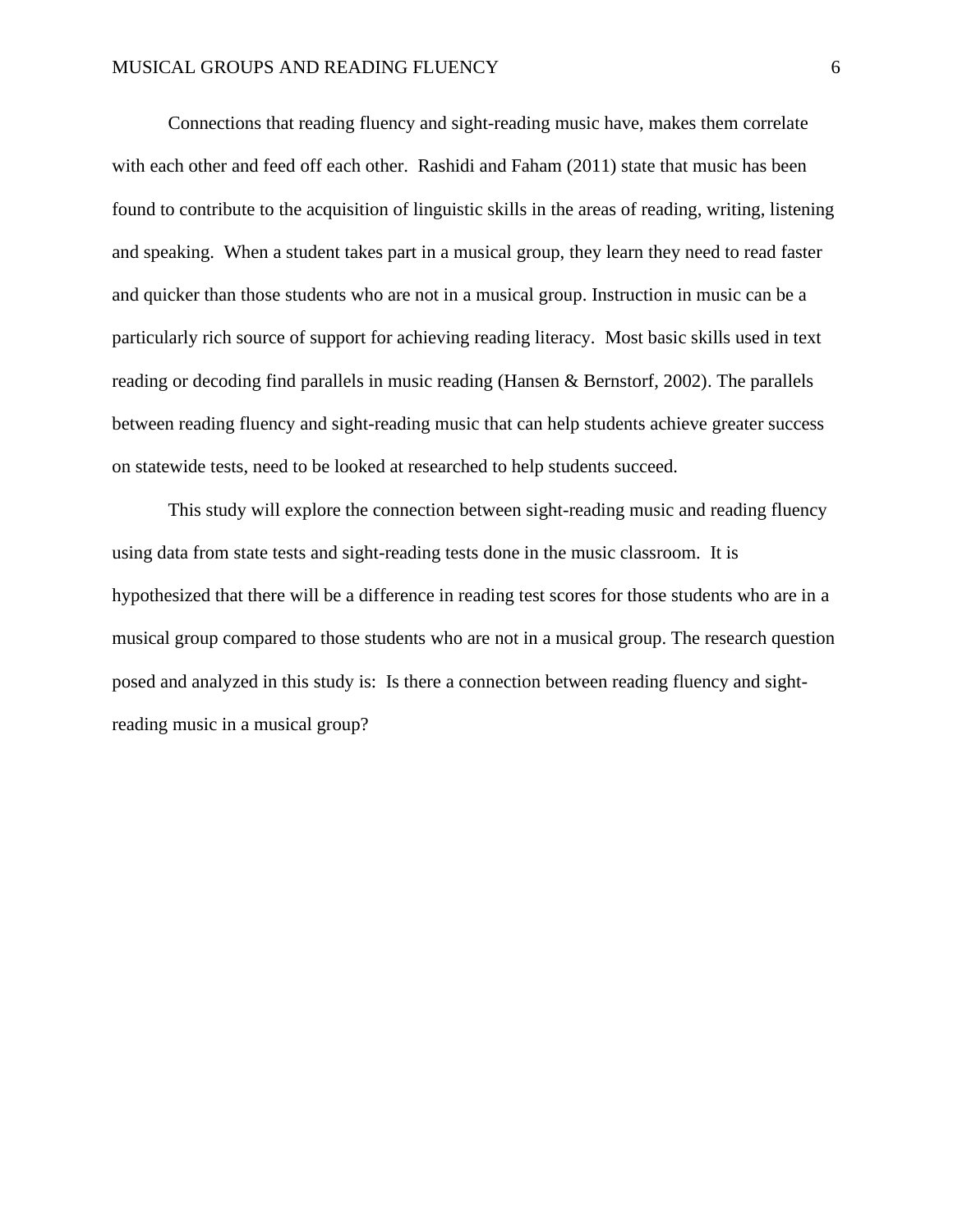#### **Review of the Literature**

<span id="page-7-0"></span>The following literature review summarizes key points in connecting reading fluency to sight-reading instrumental music. Johnson and Memmott (2006) state that students in highquality school music programs score higher on standardized tests compared to students in schools with deficient music education programs. The review looks at a variety of studies done on different parts of reading fluency and how different aspects of music can affect it. This includes playing music while testing taking and taking part in a music group, outside of the general music classroom.

Penttinen and Huovinen (2011) defines sight-reading music as, the unrehearsed performance of notated music. Unrehearsed music is used during first practices of musical group rehearsals. Anyone can practice sight-reading just like they can practice reading. If students take time to read through a piece of music every day, they will notice how they can mentally process information a lot faster and easier.

Reading fluency is defined as reading that demonstrates accurate and effortless decoding, appropriate use of volume, pitch, juncture, and stress, age- or grade-level-appropriate reading rates and appropriate use of text phrasing or "chunking", leading to comprehension of what one reads (Reutzel, 2009). The development of fluency is apparent in each of the skills needed for decoding. Truly fluent readers will demonstrate high-level skills in phonological awareness, phonemic awareness, sight identification, orthographic awareness, and the ability to use effective cueing systems (Hansen & Bernstorf, 2002). Fluency does not only take place in reading, but it can take place in many other areas as well. Teachers can use effective methods for helping students to become fluent readers (Reutzel, 2009). One way to help them would to expose students to rich and varied models of fluent oral reading. Another way is to provide students with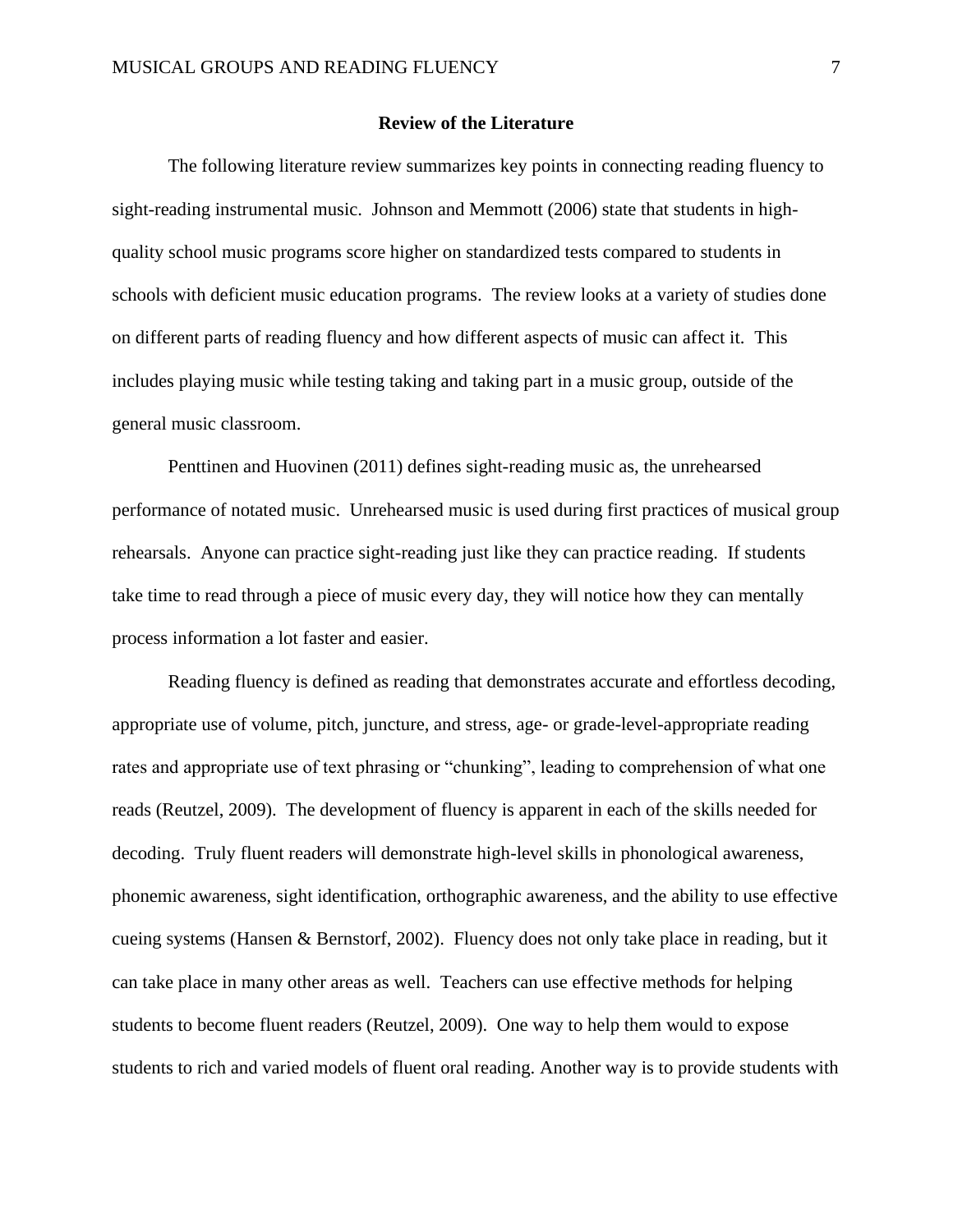explicit instruction focused on various aspects of fluent reading, including how to self-regulate and improve their own fluency (Reutzel, 2009).

#### <span id="page-8-0"></span>**Assessments**

Common Core State Standards call for testing students not only in math and reading but also in subjects like foreign language, economics, the arts, and physical education. The Common Core State Standards both for mathematic and for English language arts and literacy are explicit in their focus on what students are to learn (Porter, McMaken, Hwang, & Yang, 2011). Stateand nation-wide testing in most Minnesota schools happens twice a year. One set of tests, the FastBridge test is done in the fall and the MCA (Minnesota Comprehensive Assessment) tests are done in the spring of the year. Students are tested in reading, mathematics as well as science.

Assessments are done in both reading and fluency, but oftentimes, the value of assessment, which is to determine what children know in order to scaffold their learning, is overlooked (Abadino & Turner, 2005). Assessments have become a crucial part in classrooms across the nation including the music classrooms. Watkins and Farnum (1962) have designed a book, the Watkins-Farnum Performance Scale, to help with assessments in band. This is a standardized achievement test for all band instruments for year to year progress records as well as sight-reading tests.

The Minnesota Comprehensive Assessment tests are given to students in the Fairmont School District once a year, based on their grade level and subject area. Music can play an important role in raising test scores and finding out what the correlation between the two is a very interesting topic. Slater et al. (2014) states, music training has been associated with enhanced language and learning skills, suggesting that music programs could play a role in helping children stay on task academically. There is evidence that rhythm and reading abilities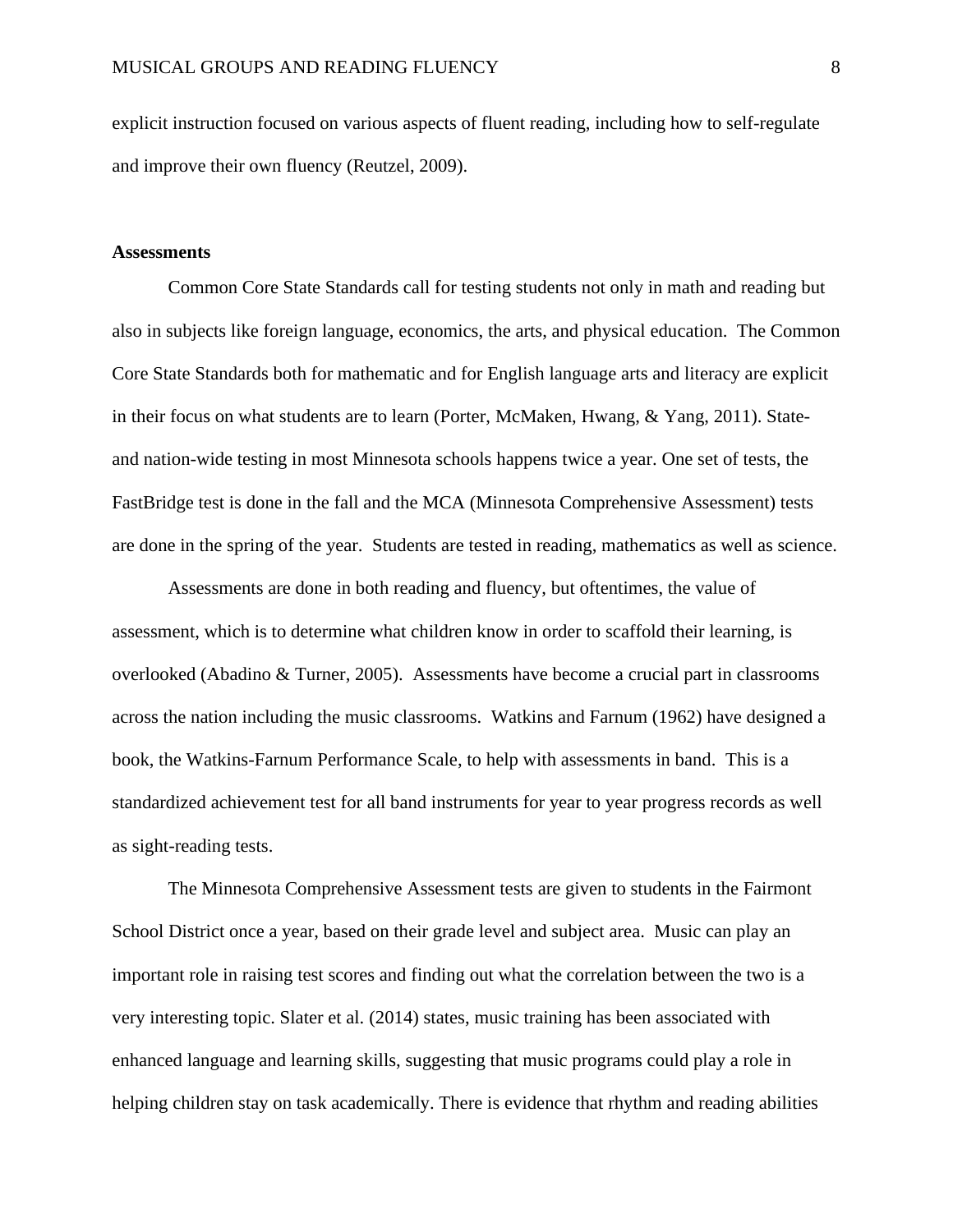call upon common neural resources and that both depend upon the temporal precision and consistency of neural responses to sound (Slater et al., 2014) Finding connections between sightreading instrumental music and reading fluency can help determine if students who participate in music have higher test scores in reading than those that don't.

#### <span id="page-9-0"></span>**Skills in both reading and music**

As music educators, teachers know that during the process of learning to read music, students practice similar skills in reading class. Hansen and Bernstorf (2002) state in the reading classroom, children with emerging skills can name familiar signs and symbols whereas in the music classroom children who perform symbol reading at the emerging stage can respond to symbols paired with or representing musical elements or sounds. As a result of the Common Core State Standards, music students are experiencing new activities in their ensembles and music classes that focus on expressing ideas through listening, speaking, reading and writing (Cangro, 2014). Music educators and reading teachers should connect and compare the parallels with each subject. Language and music both depend on phonatory and articulatory mechanisms that are rudimentary in other primates, and both depend, for their appreciation, on distinctly human brain mechanisms dedicated to the analysis of complex, segmented, rapidly changing streams of sound (Sacks, 2008). Music educators can reflect on reading and language development in their classrooms and teachers can create a sizeable library of tools for their classroom that can be used to enrich the learning of their children.

Children who do better academically, are more likely to choose and persist with music training (Costa-Giomi, 2012). In most schools, music programs are one of the first programs to leave schools because of budget cuts. If music programs are discontinued, students will be deprived of kinesthetic, aural, oral, visual, and emotional experiences that can ultimately bring written texts to life (Hansen & Bernstorf, 2002). Learning in music can open doors to different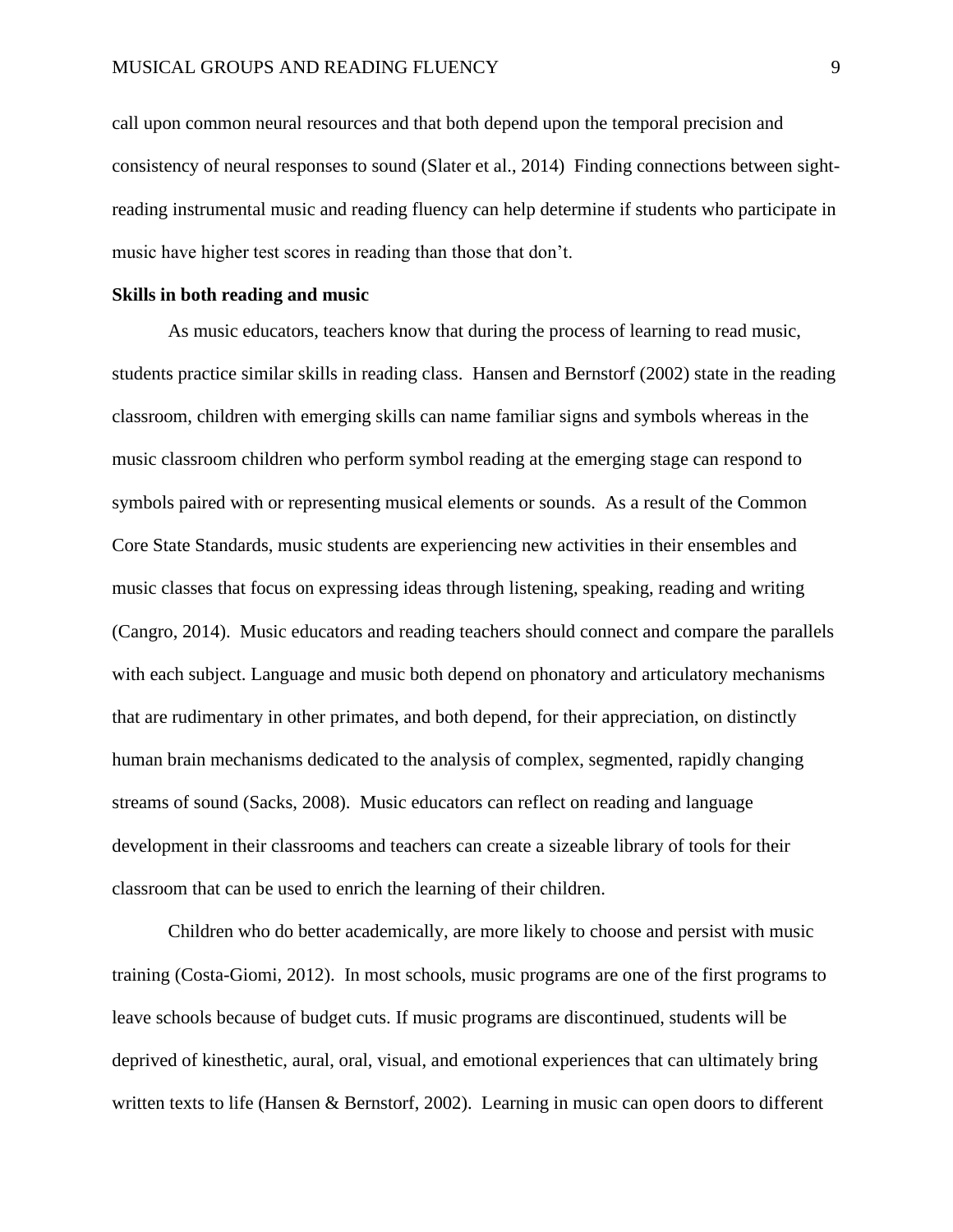influences and can have life-changing experiences that can contribute to students' skills in reading.

 Music encompasses all aspects of children's learning. There have been several studies conducted that suggest music can assist students in all areas of literacy, but more specifically with reading comprehension (Anderson & Fuller, 2010). The ending goal for subjects, such as reading, math and science is to pass the assessments at the end of the year. Music is also one of those subjects where students are tested during the year. Helping students learn those different subject areas and their relationship to music could be beneficial to students. Reading fluency and comprehension are related but what is the relationship it has with sight-reading in instrumental music. Hansen et al. (2014) state, through music, children learn to: understand language, experiment with rhythm, words, tempo and melody, think creatively, make a connection between print and spoken words, and listen. Using these things can help children read better and comprehend what they are reading.

 Literacy is defined as the process of using reading, writing, and oral language to extract, construct, integrate and critique meaning through interaction and involvement with multimodal texts in the context of socially situated practices (Frankel, Becker, Rowe, & Pearson, 2016). There are many things in music that translate into parts of literacy. Musical training involves complex motor, auditory and cognitive skills, often requiring memorizing long, complex bimanual finger sequences, and translating musical symbols into motor sequences during sightreading (Johansson, 2008). In reading and writing, knowing letters, words and sentences, help them learn. In music, the notes are the words. Learning to read notes and putting them together to make phrases will help students form words into sentences in reading. Hansen & Bernstorf (2002), state the different comparative skills used in text reading, music-symbol reading, and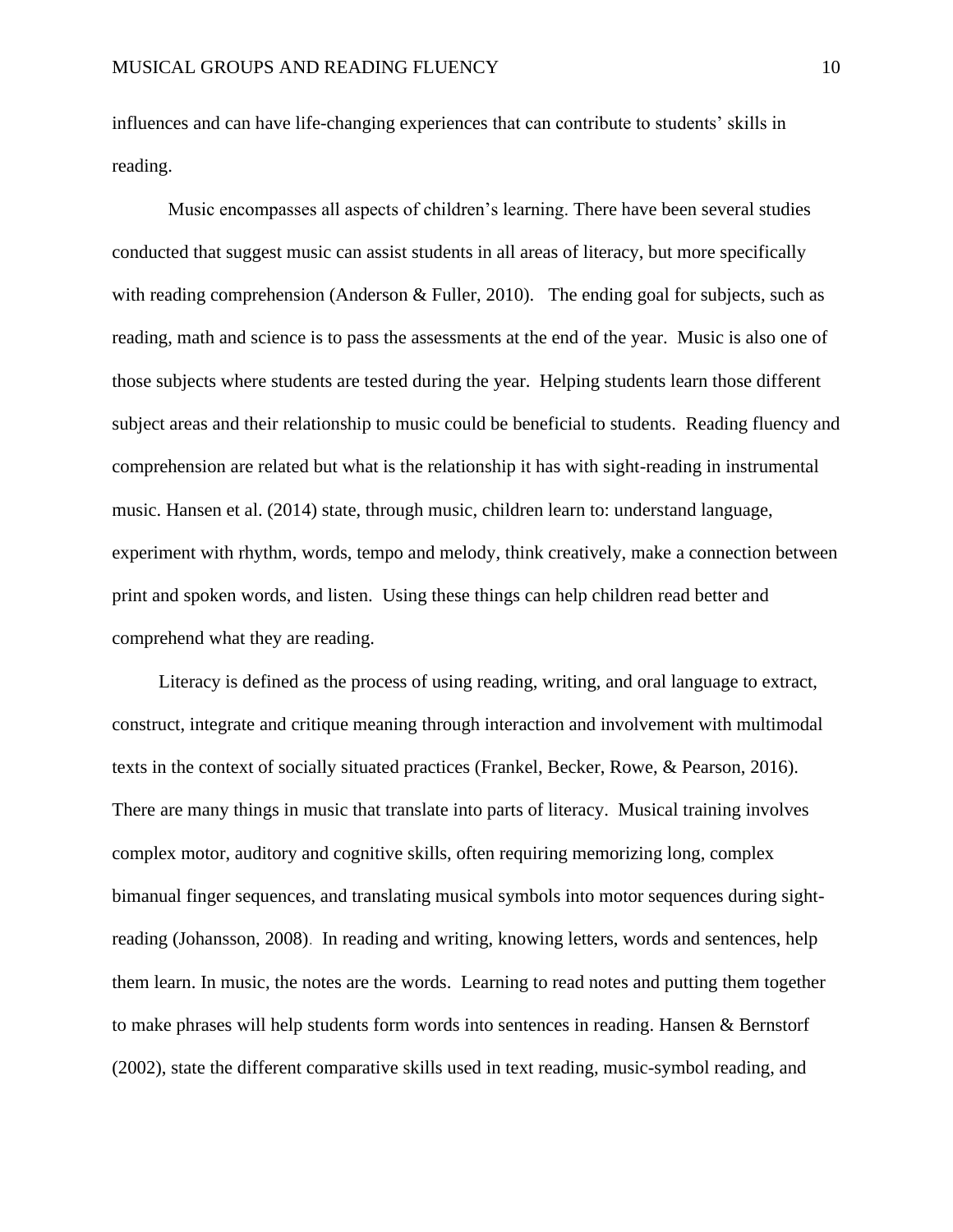music-text reading are: phonological awareness, phonemic awareness, sight identification, orthographic awareness,

Lowe (2002) states, educators have found that through interdisciplinary curricular and educational strategies, students seem to develop abilities to analyze, organize and interpret information received across all the various disciplines. A teacher may incorporate songs during big book instruction. Students can sing a repeated text every time it comes into the story. Unfortunately, many general education classroom teachers struggle with rhythm and how to put a steady beat together. That can make it difficult for students to learn (Lowe, 2002).

#### <span id="page-11-0"></span>**Studies done on music and reading fluency**

Anderson and Fuller (2010), did a quantitative study of the effect of lyrical music on reading comprehension. All students in this study were general education students who were proficient in speaking, reading and writing English. Students were assessed with the reading comprehension subtest of the Gates-MacGinitie Reading tests (Anderson & Fuller, 2010). They tested two groups of students, one group listened to music while taking a test and the other did not. It showed that students who listened to the music while taking the test did significantly lower than the other group. The potential that music training could enhance reading skills is especially pertinent now that there are ongoing debates in educational systems about the most effective strategies for impacting academic achievement in core curricular (Gordan, Fehd, & McCandliss, 2015).

 In Riddle's (2016) research, Riddle states, there is a real power in music, which I think is often left largely unrealized in the busy work of classrooms. Riddle sees that music is a part of every human and that there is a potential to use it for the benefit in literacy learning. As well as being a useful memory trigger, music can also have a calming effect and is used in many different ways (Riddle, 2016). Riddle continues to talk about strategies for using music in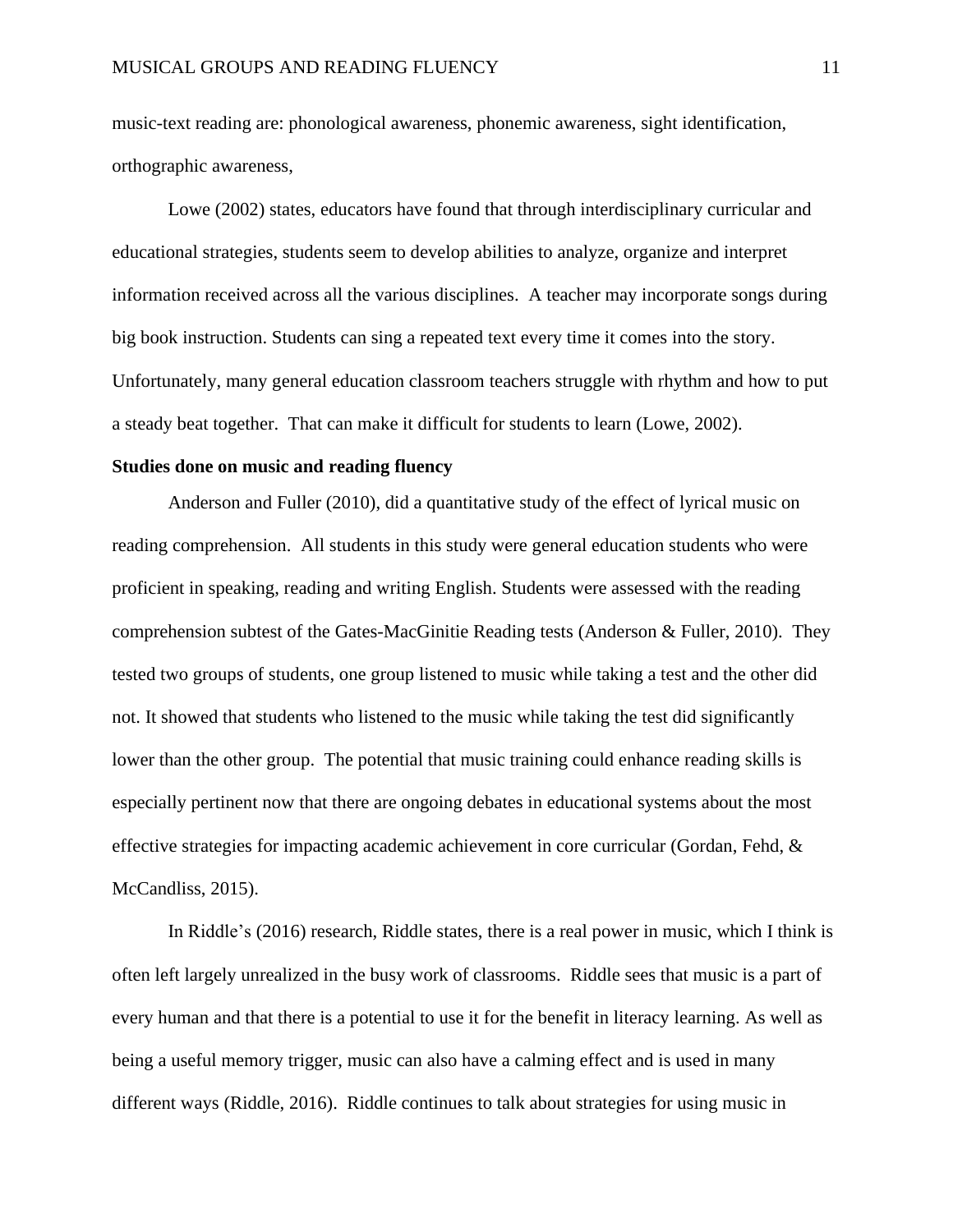literacy learning and different ideas that can be used within a classroom. There is a definite link between music and literacy.

Jancke's (2012) research on the relationship between music and language, he researched twenty articles, twelve of which were research papers on new findings of a close relationship between music and language functions. Musical training may aid in the prevention, rehabilitation, and remediation of a wide range of language, listening and learning impairments. This can attribute to show that music may play an important role in students' reading fluency.

#### <span id="page-12-0"></span>**Reading fluency around the world**

When looking at the reading fluency of America's children, the National Assessment of Education Progress (NAEP) (2017) found that less than half of  $8<sup>th</sup>$  graders and less than half of 4<sup>th</sup> graders were achieving proficient reading standards. Both scores were not significantly different from the last test in 2015. Although the scores are higher than 20 years ago, scores have not increased in great amounts the past 10 years. Educators and researchers claim that the development of reading fluency is critical in learning to read and that reading fluency plays a vital role in developing effective and efficient readers (Abadiano & Turner, 2005).

 According to Register, Darrow, Standley, and Swedberg (2007), less than half of children have difficulty reading and approximately less than a quarter of school-age children have been categorized as having a specific learning disability. In recent years there has been in increase in literature that supports certain music experiences are being used to teach certain elements of literature. There have been several studies conducted that suggest music can assist students in all areas of literacy, but more specifically with reading fluency (Anderson & Fuller, 2010). Every culture has songs and rhymes to help children learn the alphabet, numbers and other lists. Even adults use mnemonic devices or patterns – and the most powerful of these devices are rhyme, meter and song (Sacks, 2008).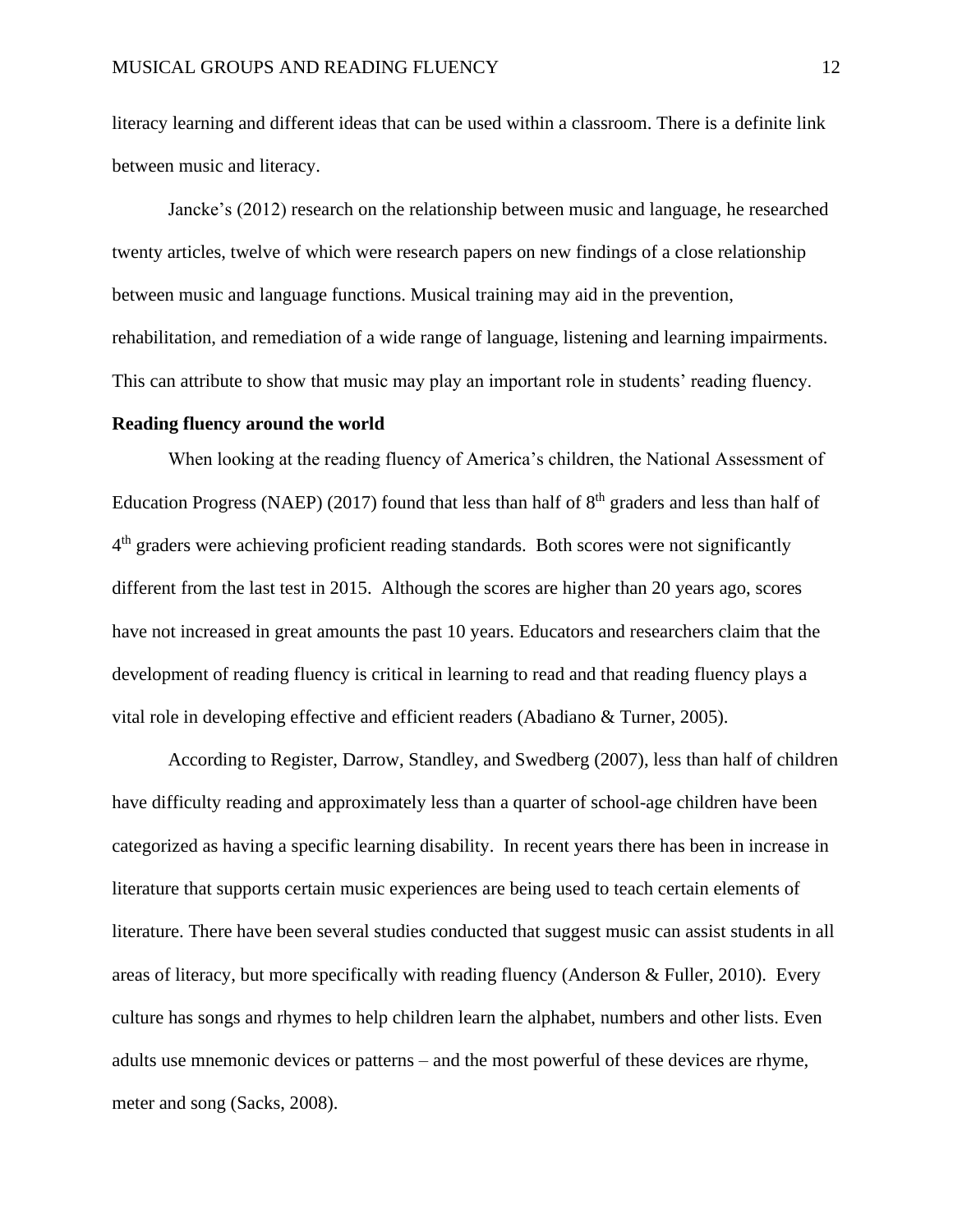Blacking (1995), states, music and reading fluency connections not only happen within the classroom in the United States but is something that is happening all over the world. Not every place has the opportunity for children to take part in extra music training, such as band, choir or orchestra, and depend on general classroom music for all their training. Children in South Africa – as generally in all African cultural contexts – participate in rich heritage of musical traditions from an early age (Blacking, 1995). This happens in their community and could have beneficial effects on their learning but are not acknowledged and utilized within in their schooling. The question of how conceptual skills in one subject discipline could transfer to benefit the learning and development of related conceptual skills in different but related disciplines has long been part of debates in psychology and education, not least in research on South Africa's schooling (Muthivhi & Kriger, 2019).

#### <span id="page-13-0"></span>**Music and disabilities**

Even students with disabilities or disorders who receive extra music training have tendencies to better in classrooms (Flaugnacco et al., 2015). Rhythm skills have been thought to be relevant to reading to typically developing children and students with a learning disability (Gordon et al., 2015). Less than a quarter of the school-age population that fails to get into initial learning that is, to acquire reading, writing, and/or calculation correctly, despite normal intelligence and in the absence of gross psycho-affective or socio-educative deficiency (Habib, Lardy, Desiles, & Besson, 2016). One such disability is dyslexia.

Dyslexia is a neurodevelopmental reading disability that adversely affects the speed and accuracy of word recognition, and as a consequence, impedes reading fluency and text comprehension (Benfatto et al., 2016). Children with dyslexia show deficits in temporal processing, both in language and in music, therefore poor performance in tasks requiring temporal processing seems to be a crucial factor in dyslexia in children (Flaugnacco et al., 2015).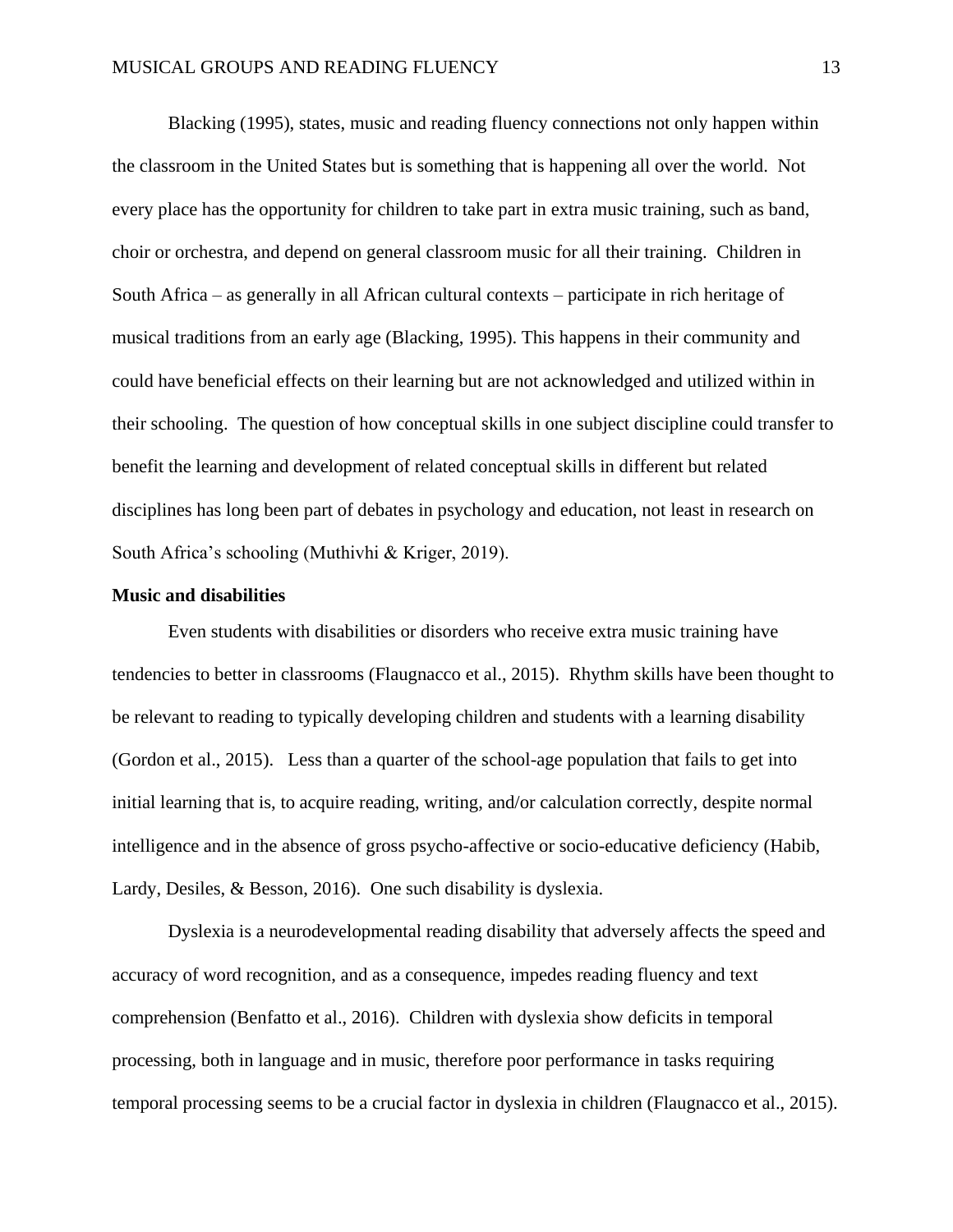Therapist and teachers might say if there are common process between music perception and speech perception that if you improve perception in music, you can improve a child's speech and reading skills as well. Work by Overy (2003) revealed that a small group of children with reading disability improved their phonological awareness and spelling skill faster during an 8 week period of music instruction that during the same amount of time with no music training (Gordan et al., 2015).

Musically trained children are i) better at detecting pitch and envelope changes in speech, ii) show higher vocabulary and reading abilities, iii) are more efficient in segmenting a new language (Flaugnacco et al., 2015). When a music group is making music, it exercises both sides of the brain. The left part of your brain is more mathematical while the right side is the creative part. The musician's brain is ideally suited to study brain changes induced by intensive training and the effects of a targeted and repeated cognitive activity on brain morphology, as suggested for the rehabilitation of dyslexia (Gordan et al., 2015). It is strongly suggested to use music training in dyslexia rehabilitation, and specifically recommended to focus on rhythm rather than on pitch accuracy as is often the case in classical music pedagogy (Habib et al., 2016).

 The OPERA hypothesis proposes that such benefits of neural encoding of speech, from musical training, are driven by adaptive plasticity in speech-processing networks and that this plasticity occurs when five conditions are met (Patel, 2011). The O in OPERA is overlap which stands for an anatomical overlap in the brain networks that process acoustic features used in both music and speech. The P in OPERA stands for precision, which means music places higher demands on these shared networks than does speech. The E in OPERA is emotion which is the musical activities that engage this network elicit strong positive emotion. The R in OPERA is repetition which is the musical activities that engage this network are frequently repeated. The A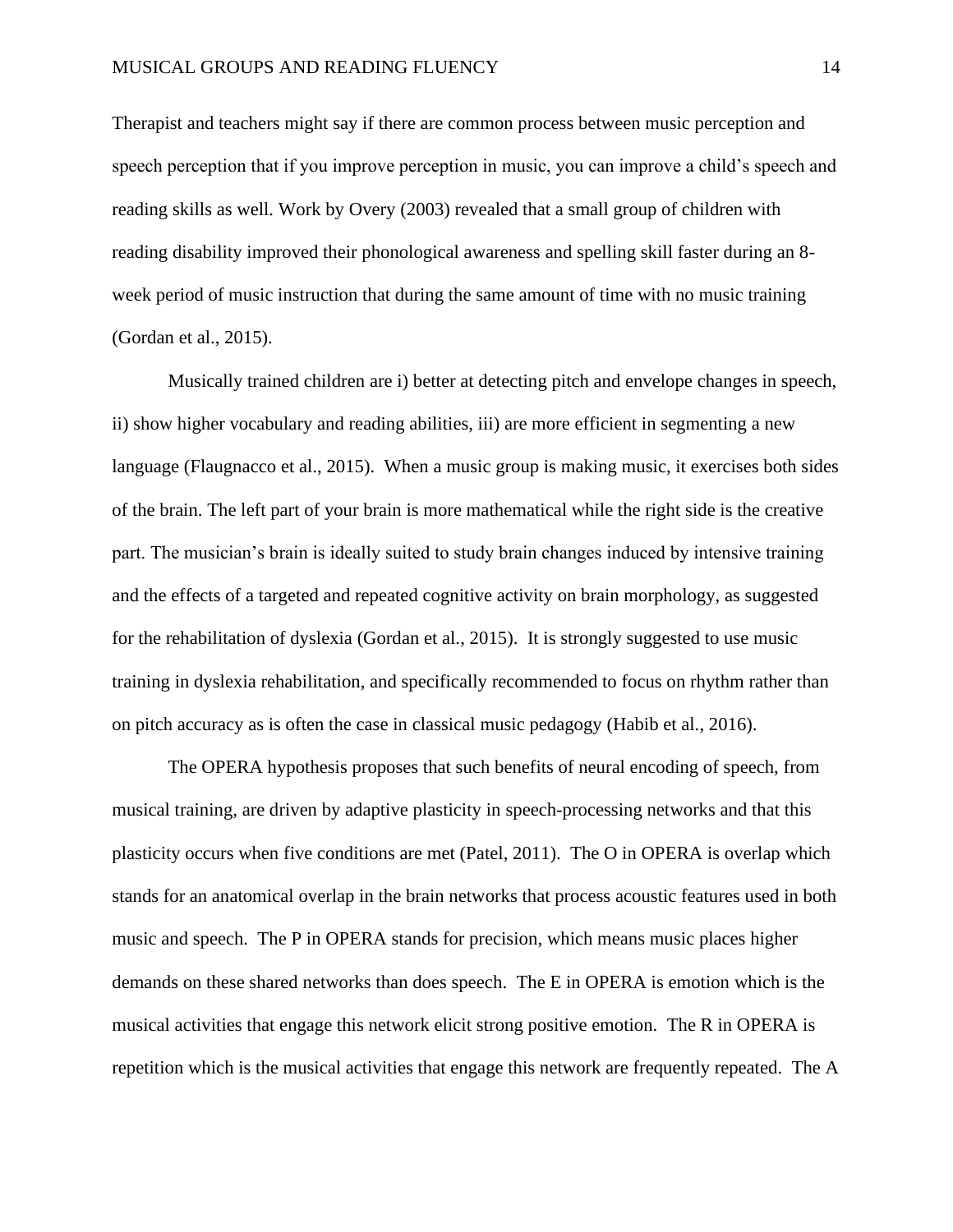in OPERA is attention which is the musical activities that engage this network are associated with focused attention (Patel, 2011). This provides a framework for highlighting the multiple perceptual demands musical training requires and the benefits such demands may bestow on neural systems that are important for literacy and language skills (Gordan et al., 2015). Musical rhythm and been linked to reading skills. Students who can tap more consistently can read measures better.

#### <span id="page-15-0"></span>**Parallels between music and reading fluency**

Instruction in music can be a great support for achieving reading fluency. Hansen et al. (2002) state there are so many parallels between music reading and basic skills used in text reading and decoding. Most musicians can read symbols, which correlate to words in reading. When students are at the music-text reading level they are choosing movements and pictures to represent what they are hearing (Hansen et al., 2002). When they get to the decoding level, students are sight-reading text and music at the same time. They are paying closer attention to pitch and rhythms. Truly fluent readers will demonstrate high-level skills in phonological awareness, phonemic awareness, sight identification and the ability to use effective cueing systems (Hansen & Bernstorf, 2002).

 Slater et al. (2014) says that music and language skills rely on auditory processing. This means, that students take in sound through the ear, which then travels to the brain where the language area can interpret it. For this process to take place for reading, a child must make sense of the incoming sound or words first. It has been theorized that music training promotes plasticity in speech-processing networks when certain criteria are met including precise manipulation of sound as well as emotional engagement attention and repetitive practice (Slater et al., 2014).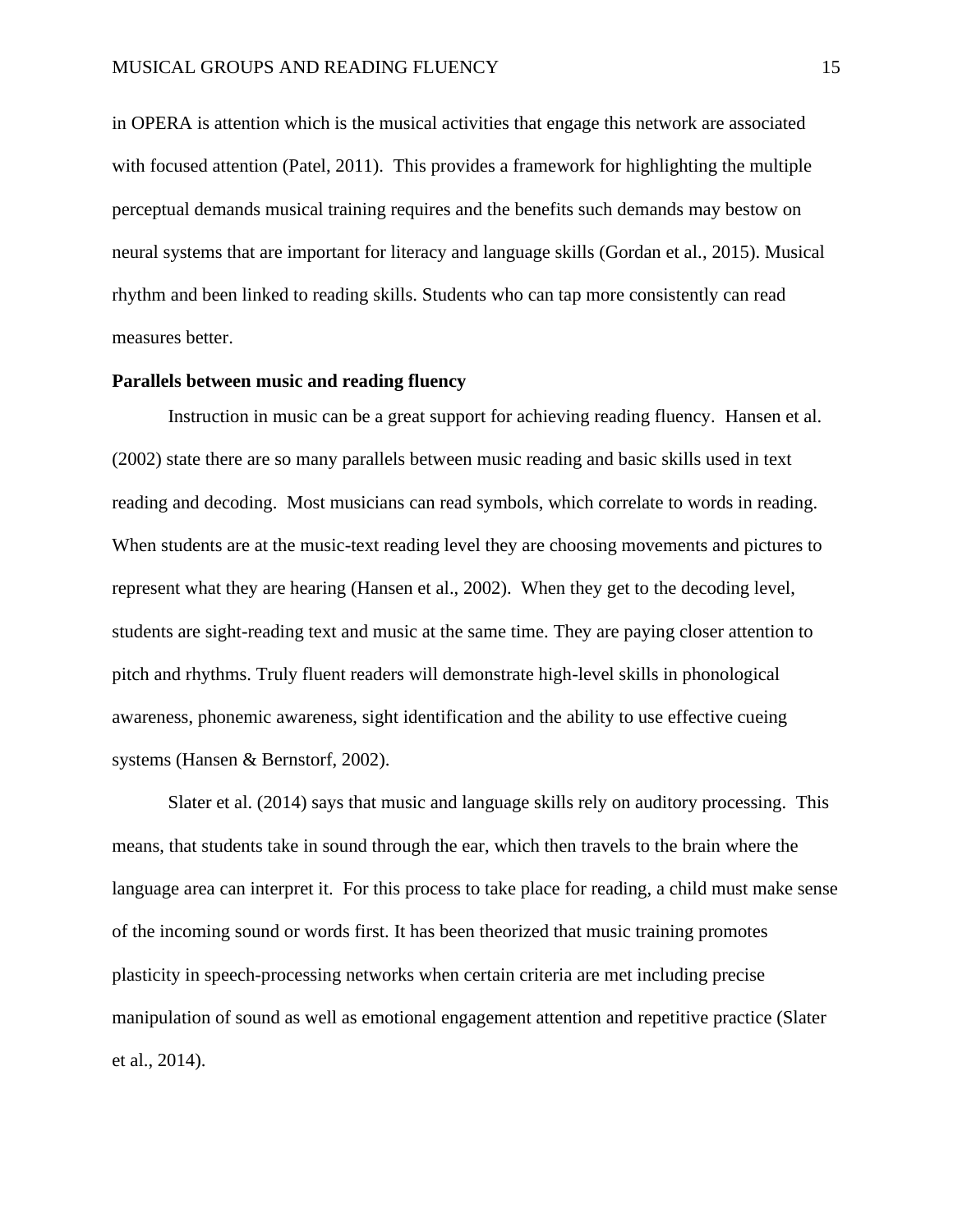To be able to read music or read words, students must pay close attention to details in what they are reading (Groff, 1976). Therefore, because of this there have been claims that experiences children have in music may help them to be able to read better. Groff (1976) says, music activities can create certain attitudes, moods or self-concepts in the child which will help them learn to read. With singing music or playing music, children must listen carefully to what they are doing to know if they are singing or playing correctly. Just like in reading, students must listen to the inflection in their voice to know if they are pronouncing the words correctly. Most problems in children's reading comprehension are caused from reading with the wrong inflection (Groff, 1976). Following along in music is closely related to following along in reading. Students find out who has the melody, when they are supposed to play dynamics as well as when the music ends. In reading, students follow along to know the story sequence. They will find out who is telling the story, when the apex of the story is and when the story will end.

#### <span id="page-16-0"></span>**Music during testing**

Gray and Della Sala (2007) state, even when children listen to music before or during reading tests, it can affect the performance of the child. The "Mozart effect" is the effect that refers to enhanced performance on spatial-temporal measures after listening to music composed by Mozart compared to control conditional that involve sitting in silence or listening to relaxation instructions (Rauscher et al., 1993). Other composer effects, such as Liszt, Brahms and Stravinsky, have also been reported but the Mozart effect is the most well-known. Tests done for the Mozart effect, were done when students would listen to 10 min of Mozart's music and then immediately took a written test. Schellenberg et al. (2007) found that the Mozart effect is simply one example of the many ways that emotional state influences cognitive processing. This, however, is only one finding. This is a subject that could be researched more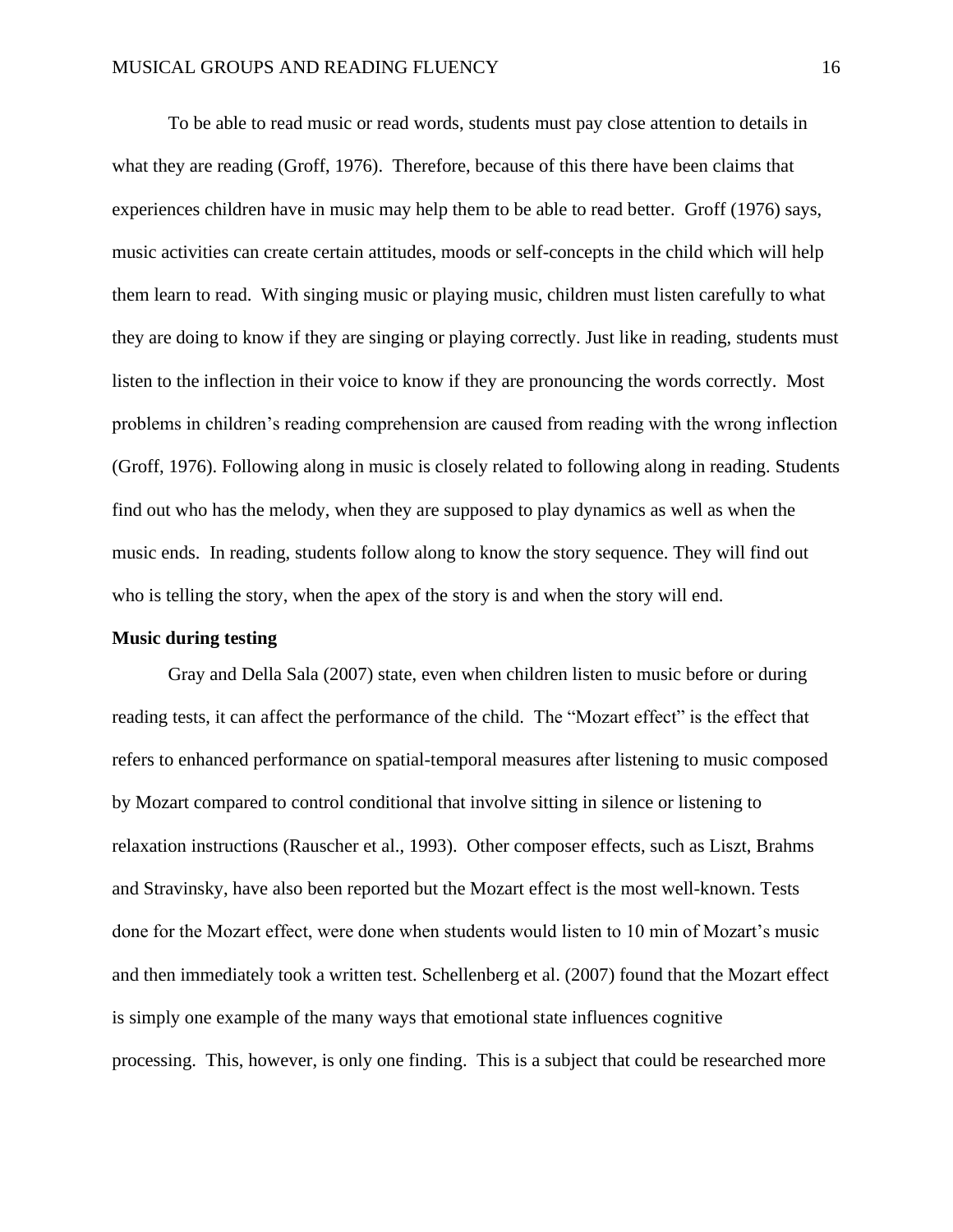fully to completely understand what it is that happens to your brain when music is being played in the classroom during testing.

Students learn differently and implementing music to the classroom for testing can be a way for students to improve their reading skills. Anderson and Fuller (2010) conclude that studies have found that the use of classical music or music in general has helped improve students' reading comprehension skills. Stalinski and Schellenberg (2012) research says that positive moods are associated with enhanced recall of a narrative, where negative moods are associated with reduced word recall. Music can bring a positive atmosphere to a classroom and can relax students when taking tests. When the music playing in the background is familiar to students, they are not concentrating on figuring out the song which is playing, but rather linking the information that they are reading to the music playing (Purnell-Webb & Speelman, 2008).

#### <span id="page-17-0"></span>**Connecting a music classroom and reading classroom**

In Hansen et al. (2014) book, it talks about what literacy is, how music teachers can teach literacy and reading teachers can teach music, how literacy can be taught and the lifelong benefits of musical training. Students who are in music (band, choir and orchestra) have an advantage over students who are not because of the components that they are doing in music. Hansen and Bernstorf (2002) state, sight identification relates to instant recognition of words, notes, etc., by glancing at them. Students in the reading classroom with emerging skills can name some high-frequency letters, numbers, or words whereas in the music classroom, children with emerging skills who are learning music-symbol reading use standard music vocabulary to describe music qualities that they hear.

Orthographic awareness relates to the ability to understand the use of letters and other symbols in a writing system. For the reading classroom, the ability to use letters or approximations of letters to represent written language signifies emerging skills whereas in a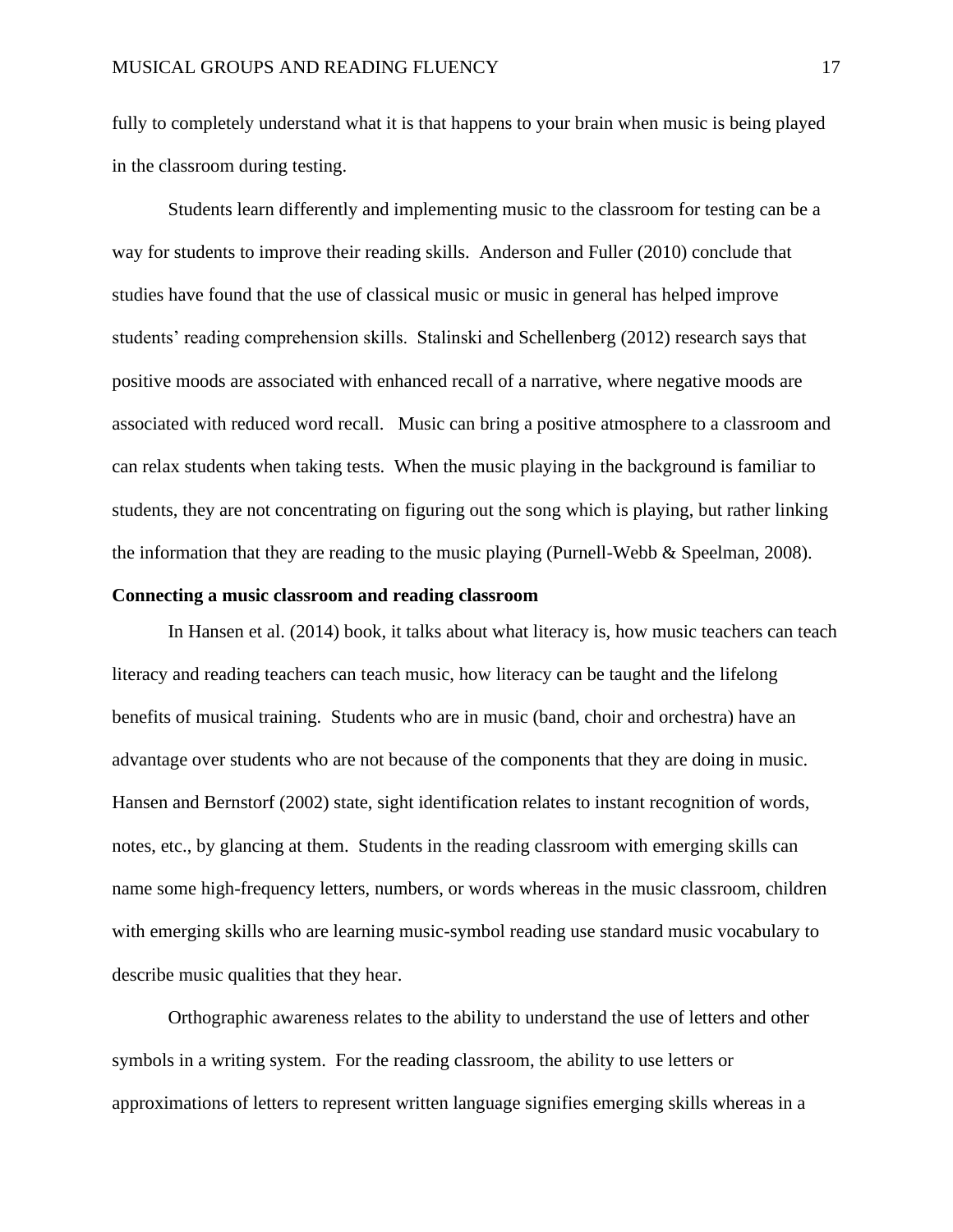music classroom, it challenges children with emerging skills to recognize that music symbols represent musical sounds (Hansen & Bernstorf, 2002). Orthographic awareness also combines the elements of alphabetic knowledge and music symbol reading knowledge and knowing rules for the use and placement of music and text symbols in written music. On top of the basic reading instruction time and general music classroom time, students who are in a musical group are receiving an extra hour each week, at least, of instruction time in music. This extra time spent reading and working on literacy can be important in a child's life (Hansen et al., 2014).

Many teachers use music by having children sing or chant during scheduled or unscheduled break in their work. Music integration into literacy lessons provide students with concrete, hands-on experiences that are essential to developing each child's ability to reason, think, solve problems, analyze and evaluate texts (Sze  $& Yu, 2004$ ). Some teachers use song to learn the content of reading or mathematics such as memorizing grammatical structure or multiplication tables, and so on (Hansen et al., 2014). Once students are old enough to be in a performing group, i.e. band, choir or orchestra, teachers of those students refine decoding and comprehension skills daily. Musical performance in any domain requires students to practice fundamental decoding and high-level thinking skills on a daily basis. The development of literacy skills leads to the self-critical and self-corrective skills needed to be an independent musician (Hansen et al., 2014).

Music involvement varies quite systematically by class and gender status, and such involvement holds implications for both math and reading achievement, and for younger children and adolescents (Southgate & Roscigno, 2009). Music participation, both inside and outside of school is associated with measures of academic achievement amongst children. Sight-reading music could have effects on reading fluency. Music teachers can encourage all students to take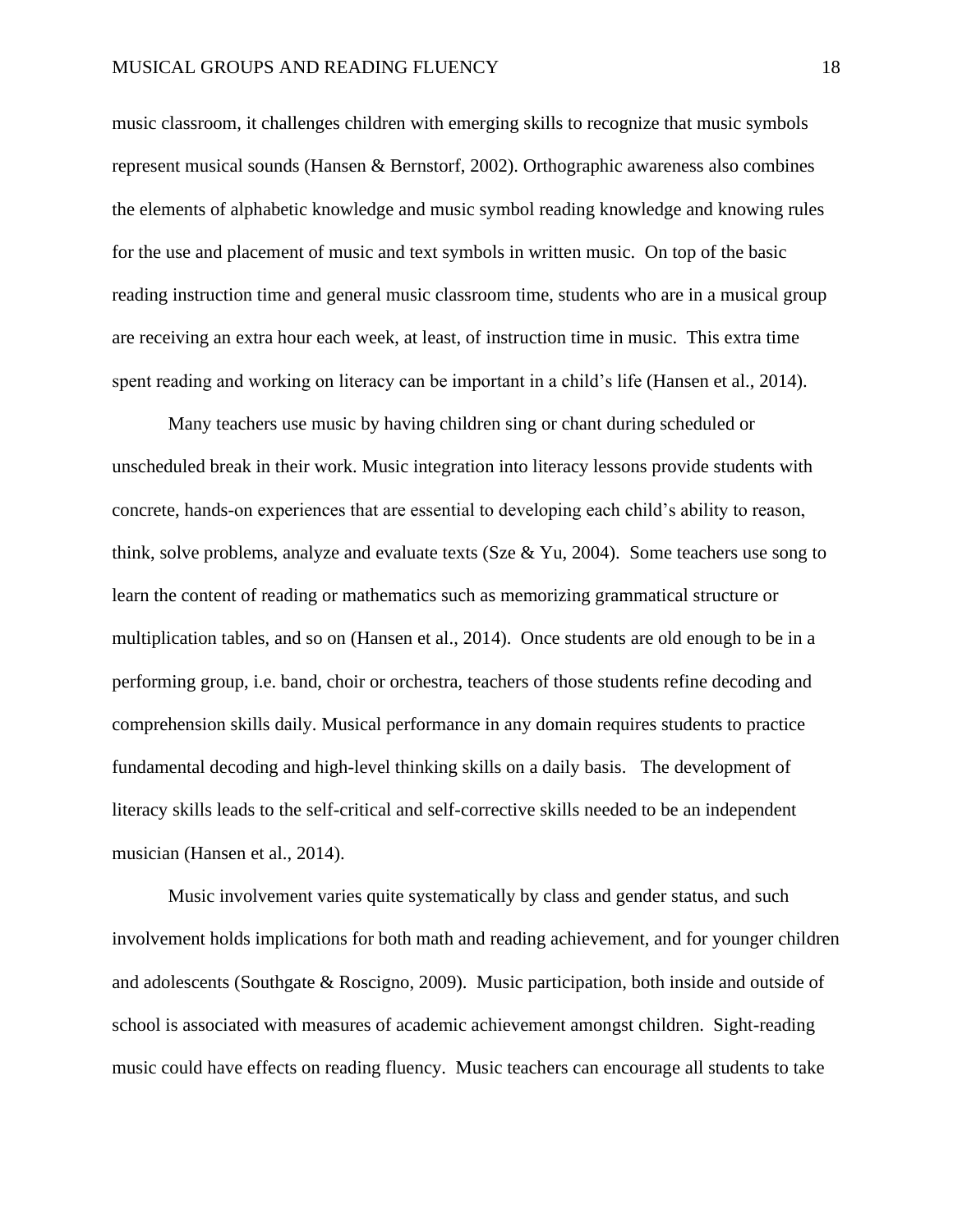part in some sort of musical group and using this action research to demonstrate the connection between that musical group participation and reading fluency will show how it will benefit these students.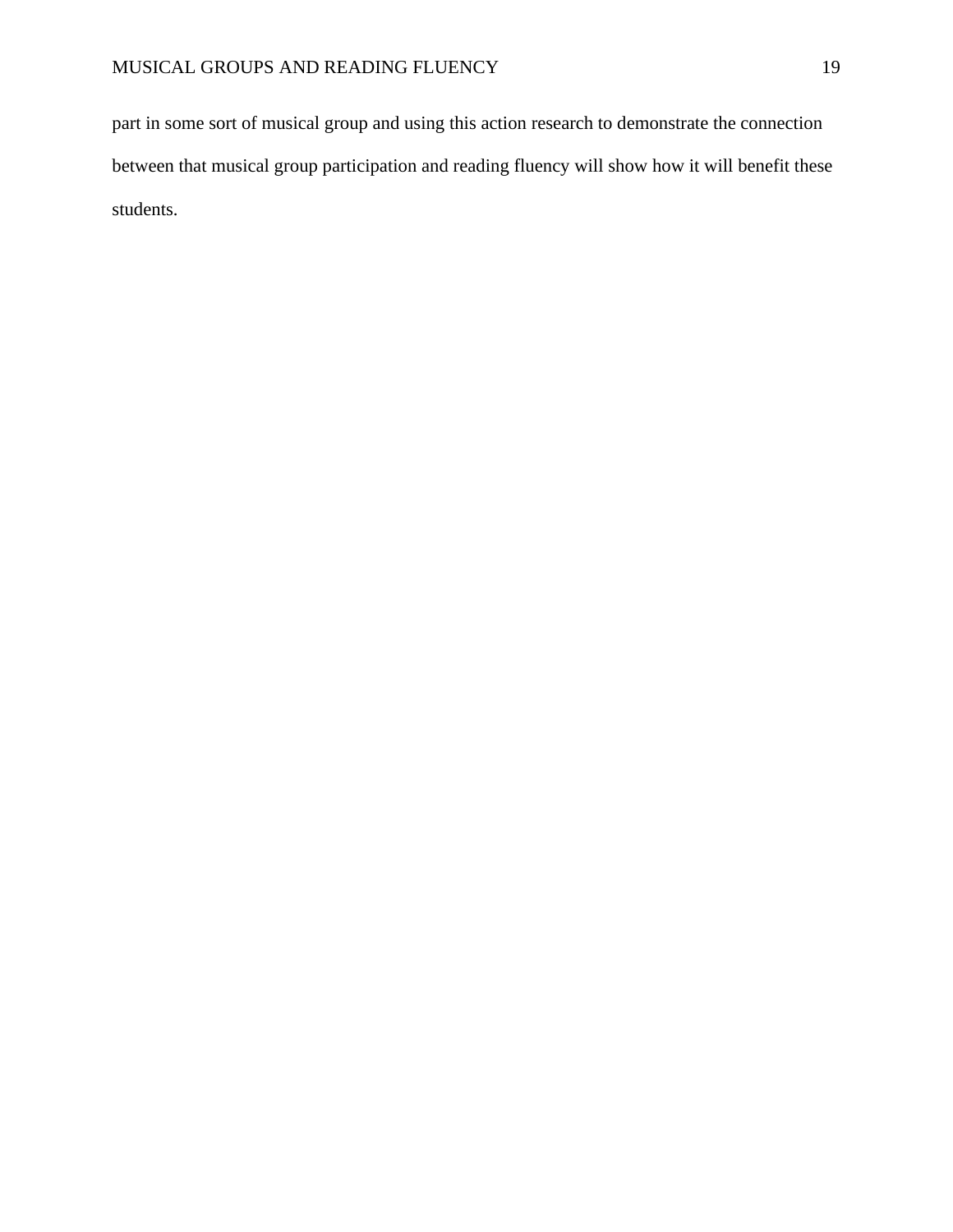#### **Method**

<span id="page-20-0"></span>This study examined how sight-reading music in a musical group can help students in reading fluency. Data was collected and used a variety of data collection methods. Data was collected using state testing results, sight-reading tests as well as observations in classrooms.

#### <span id="page-20-1"></span>**Participants**

Students who participated in this study were current students in the 6th grade. These students have been a part of a musical group for 2 years or have not participated in a musical group. This action research was done with 6th grade students in instrumental music and not in instrumental music. There was a total of 115 students who were involved in this action research study. This class was selected for this research because of the years of being in band and the testing cycle. Students were made aware of this study when given the Watkins-Farnum sightreading test in band. Of those 115 students, thirty-seven of them did not participate in any musical group and seventy-eight of them participate in one or more musical groups. A musical group consists of band, choir or orchestra.

Participants were a mixed group of students. Seventy-eight of them were female and thirty-seven of them were male. Ninety-nine of the students that participated were regular education students, while 16 of them received special education services. This research was done in a school where 43% of the students were free or reduced lunch students. The total number of students who are free or reduced in a musical group was 43%. This is important because not all free or reduced lunch students have the financial support to take part in a musical group.

#### <span id="page-20-2"></span>**Measures**

The MCA tests are given when students are in 3rd - 8th grade as well as 10th grade. The MCA tests are summative assessments of student achievement to evaluate students learning and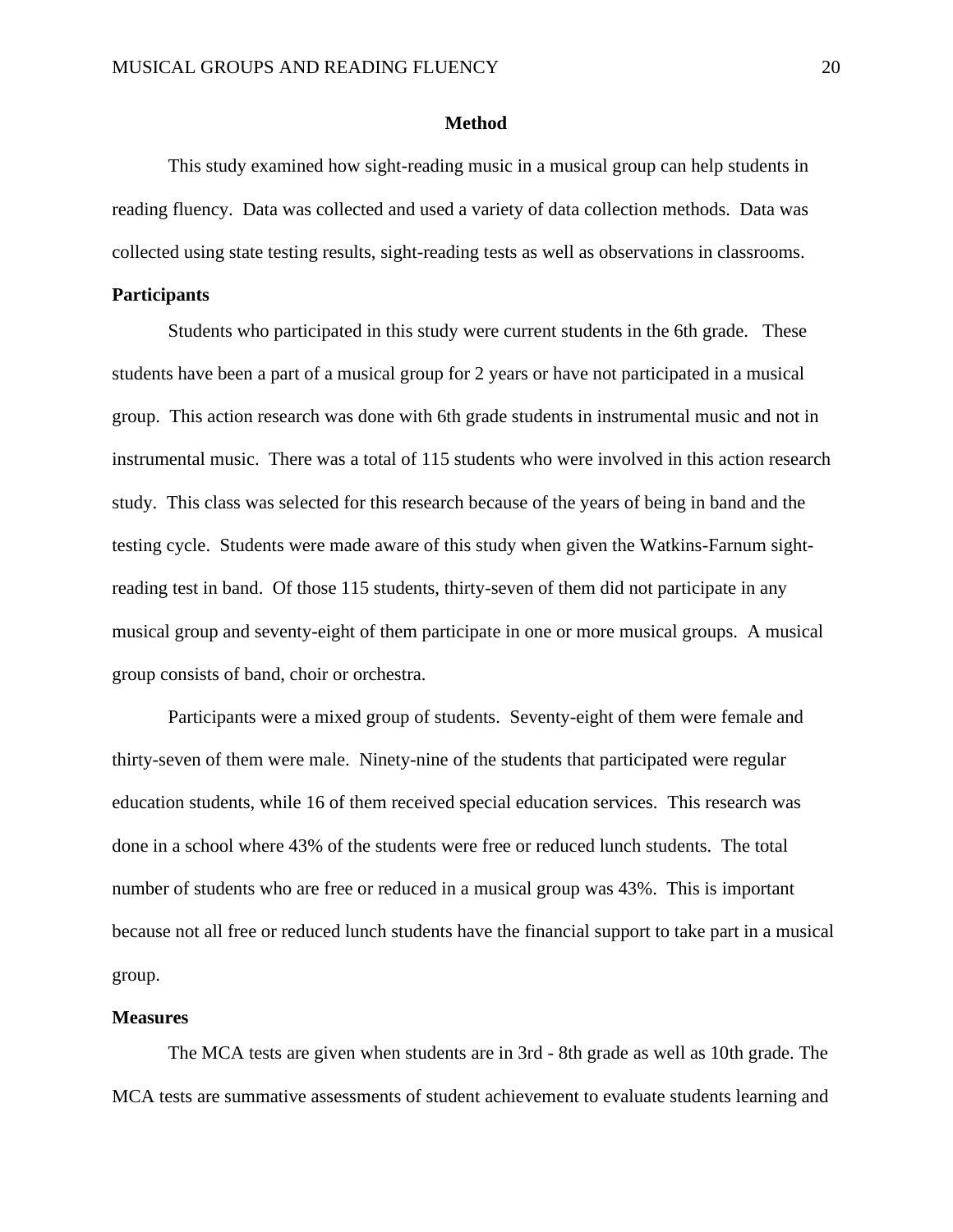skills. The test information is available to use by all teachers using the Minnesota Department of Education website or contacting our district's testing coordinator. Test results are available to teachers by using Viewpoint, which has all of the testing data for all students within the school district. Test results used were taken from 4th grade and 6th grade.

Students were given the Watkins-Farnum sight-reading test in 5th grade and again in 6th grade. The sight-reading tests are given two times a year, once in the fall and again in the spring. The Watkins-Farnum test is a standardized achievement test used for all band instruments. This test can be given to track progress from year to year and as a sight-reading test. It useful to help music educators generate data on musical performance for students as testing has become a great part of every subject in school districts.

#### <span id="page-21-0"></span>**Procedures**

The tests used were the MCA (Minnesota Comprehension Assessments) and the Watkins-Farnum sight-reading test. Students were given the Watkins-Farnum sight-reading test in 5th grade as well as the beginning of 6th grade. Students are also given the MCA tests in both grades.

Data for the Watkins-Farnum sight-reading test was collected during regular scheduled band lesson time with each student. Students were given the test during their lesson and were given as much time needed to do so. Students were given instructions to start at number one and stop at the end of each passage at the double bar line. Students were allowed to look over the test and were told to play each passage exactly how it was written. I started each passage by giving each student the set tempo. I either tapped out the tempo for them or used a metronome to count the beats. After the student began to play, I stopped tapping or shut the metronome off. No help was given to the students during the tests and they were not allowed to write in notes,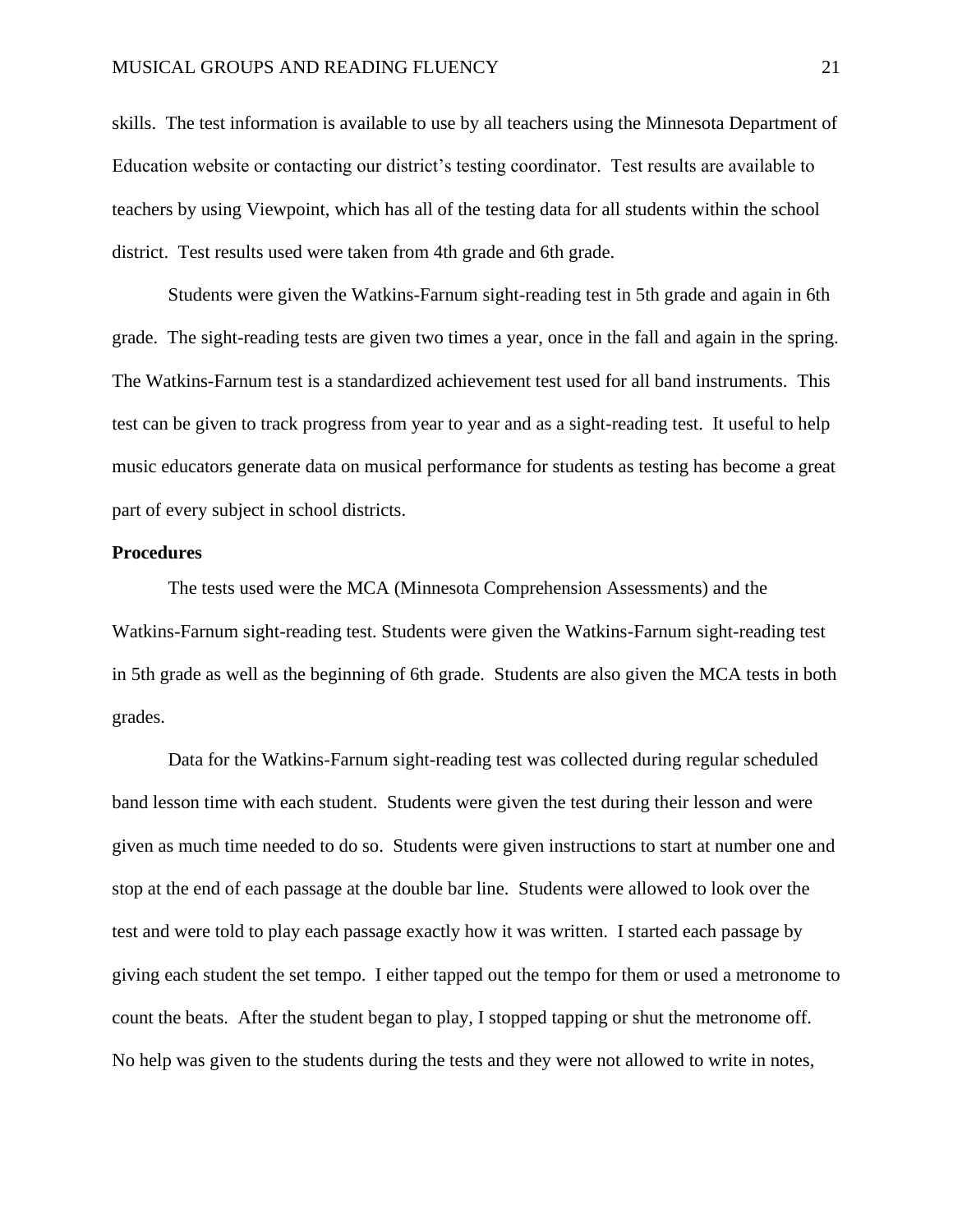slide positions or fingerings of notes on the music. Students were instructed that they could only take between 15 – 20 seconds in between each passage.

They were to continue until they were unable to play anymore or reach a total of 13 mistakes. The 13 mistakes were counted as pitch errors, tempo changes, resting when not supposed to and not holding notes for proper values. There was only one mistake allowed in each measure. Each passage had a set number for a possible score. Taking the passage score and subtracting the errors in each passage would give the score for that passage.

Example: Student 1 had 3 errors in passage one. The total possible score in passage one was 13. So, student 1 score for passage one would be 10. Student 1 had 6 errors in passage 2. In passage 2, the total possible points were 10. The score for student 1 in passage 2 would be 4. The total number of mistakes so far is 9. Student 1 continues to number 3. The total possible points in passage 3 were 10. Student 1 makes 4 errors in passage 3. Student 1 score for passage 3 would be 6. The total number of mistakes so far is 13, which means Student 1 has completed the sight-reading test. The total score for Student 1 on the sight-reading test is 20, which was determined by adding the total scores from each passage.

The MCA tests were given in individual classrooms. Students were assigned Chromebooks and those were the computers students were to use on the test. Testing was scheduled for 4 days with 40-minute segments on each of those days. Students were able to stop and save their tests to come back the next day to finish where they left off. Students could finish before the 4 days but were given enough time to complete the entire test. Students were not allowed to leave the room or talk during the test. Staff proctors were not to help with any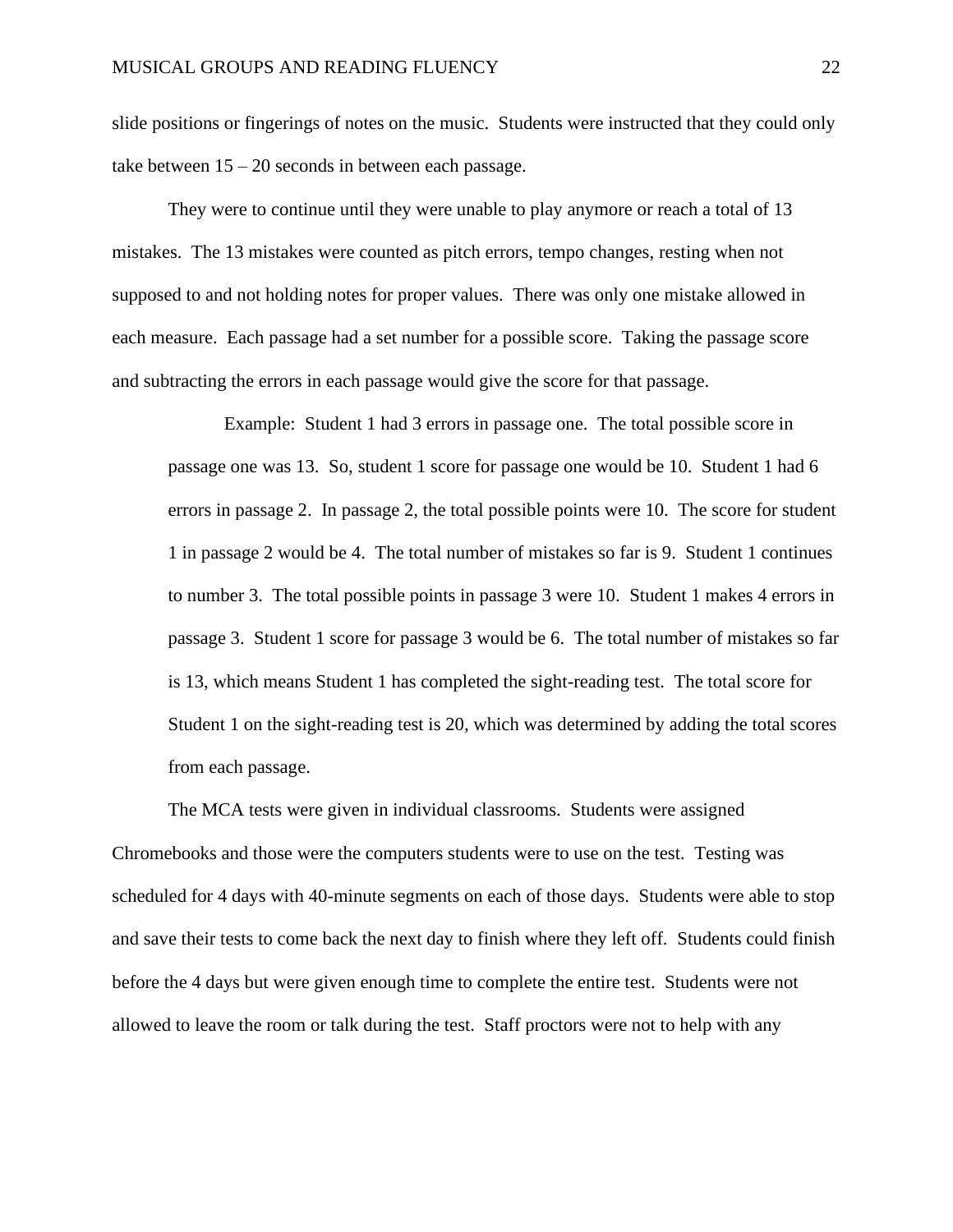answers but could answer simple questions for the students. Students with disabilities had the option of having the test read to them by their special education teacher.

The data collected from the Watkins-Farnum test was collected and tabulated to see how well each student did. Students were divided into instrument sections. After data was collected, I went through, and notated which students had improved over the past year from participating in band. Using that data, it was compared to the MCA scores in reading. MCA scores were collected from Viewpoint and the testing information for the  $6<sup>th</sup>$  grade class. Students who were in a musical group were compared to those not in a musical group. The research done was looking at the increase or decrease in sight-reading scores and reading scores.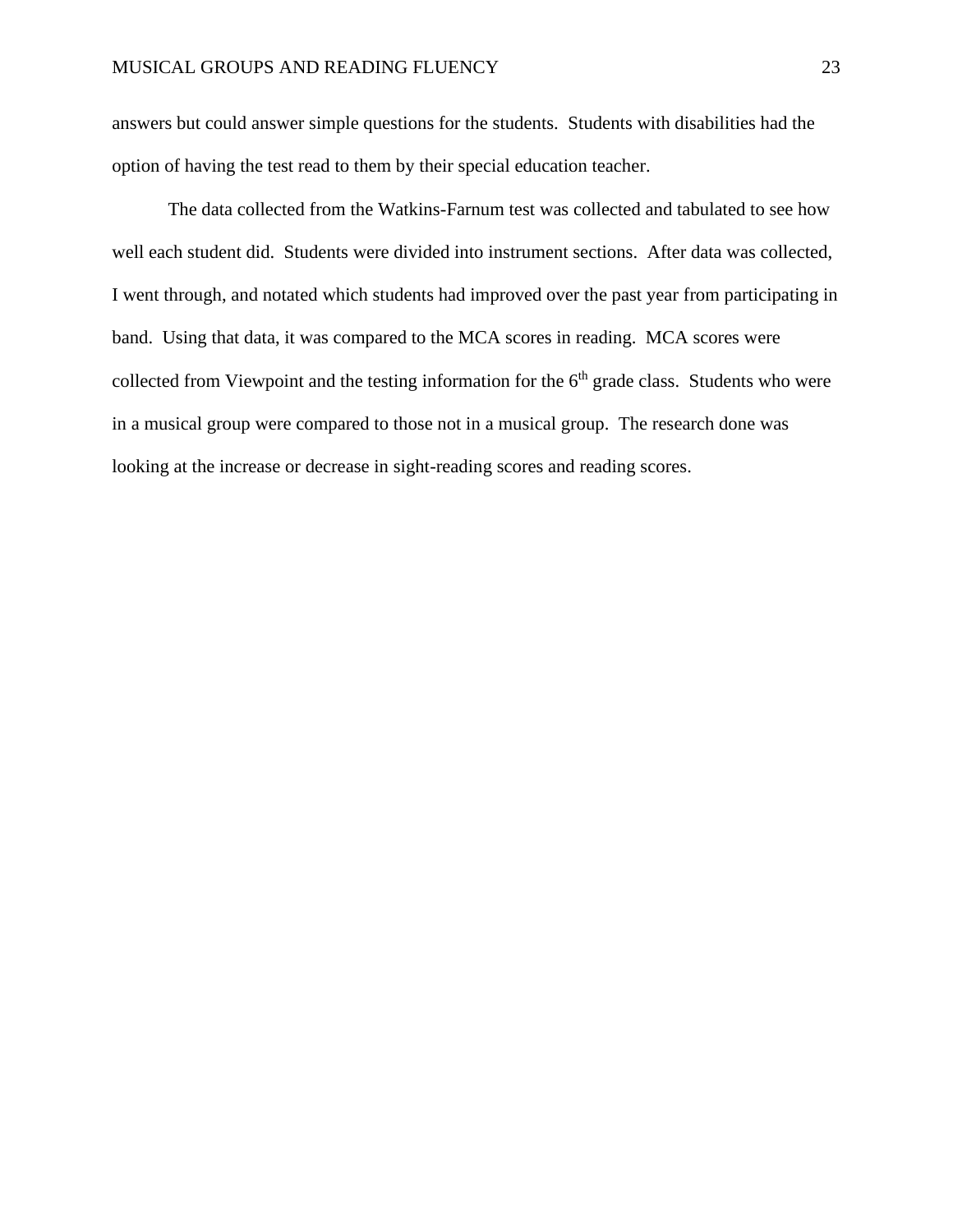#### **Results**

<span id="page-24-0"></span>This research was designed as a quantitative study on the impact of students who are in a musical group compared to those in a non-musical group and their reading fluency scores. Using the Minnesota Comprehensive Assessment test scores, it analyzed the impact being in a musical group can have on the improvement of test scores.

A dependent groups *t* test revealed that there was a statistically significant difference in  $5<sup>th</sup>$  grade scores on the Minnesota Comprehensive Assessment reading tests ( $M = 541.07$ ,  $SD =$ 72.93,  $n = 115$ ) compared to the  $6<sup>th</sup>$  grade scores on the Minnesota Comprehensive Assessment reading tests ( $M = 644.51$ ,  $SD = 73.46$ ,  $n = 115$ ) with a moderate effect size  $t(115) = -11.44$ ,  $p<0.05, d=1.41$ .

An independent groups *t* test revealed that there was a statistically significant difference in 5<sup>th</sup> grade Minnesota Comprehensive Assessment reading test scores comparing students in a musical group ( $M = 556.71$ ,  $SD = 10.42$ ,  $n = 78$ ) to students who were not in a musical group (M)  $= 521.95$ , *SD* = 95.10, *n* = 37) with a moderate effect size *t*(115) = 2.22, *p* < .05, *d* = .51. On average there was a 34.76-point difference between the groups.

An independent groups *t* test revealed that there was a statistically significant difference in 6<sup>th</sup> grade scores on the Minnesota Comprehensive Assessment reading test ( $M = 644.51$ ,  $SD =$ 73.46,  $n = 115$ ) when comparing students in a musical group ( $M = 658.10$ ,  $SD = 17.45$ ,  $n = 78$ ) to students who were not in a musical group ( $M = 615.62$ ,  $SD = 123.22$ ,  $n = 37$ ). With a strong effect size  $t(115) = 3$ ,  $p < .05$ ,  $d = .48$ . On average there was a 42.48-point difference between the groups.

Through this analysis, it was discovered that there was a significant growth between the 5<sup>th</sup> and 6<sup>th</sup> grade reading comprehension test. After comparing those test scores, the group was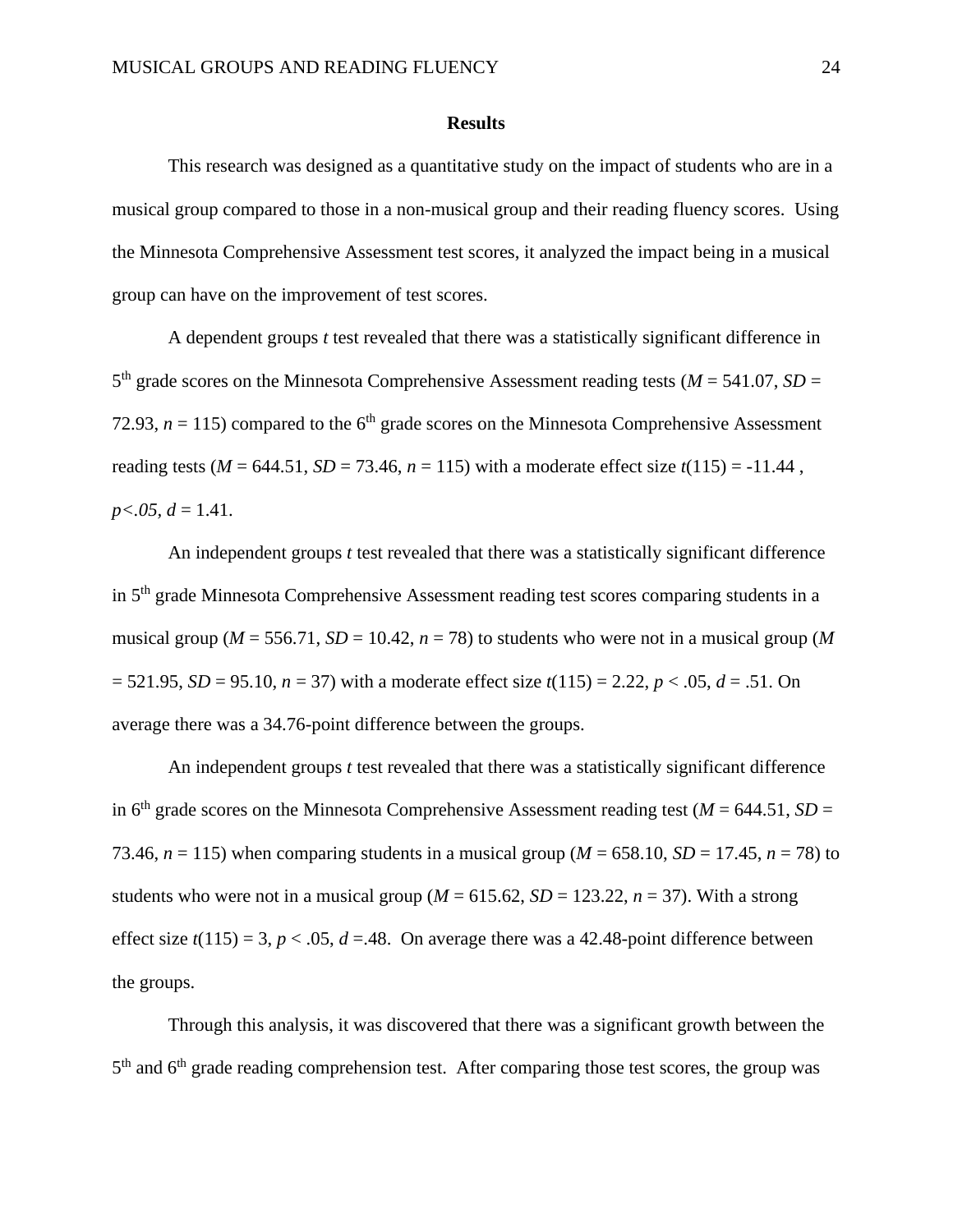broken down into two groups, musical vs. non-musical. The groups scores were analyzed from their  $5<sup>th</sup>$  grade year as well as their  $6<sup>th</sup>$  grade year. Through the comparison between the musical and non-musical groups, it was determined there was a significant point difference between the two groups and their scores on the Minnesota Comprehensive Assessments.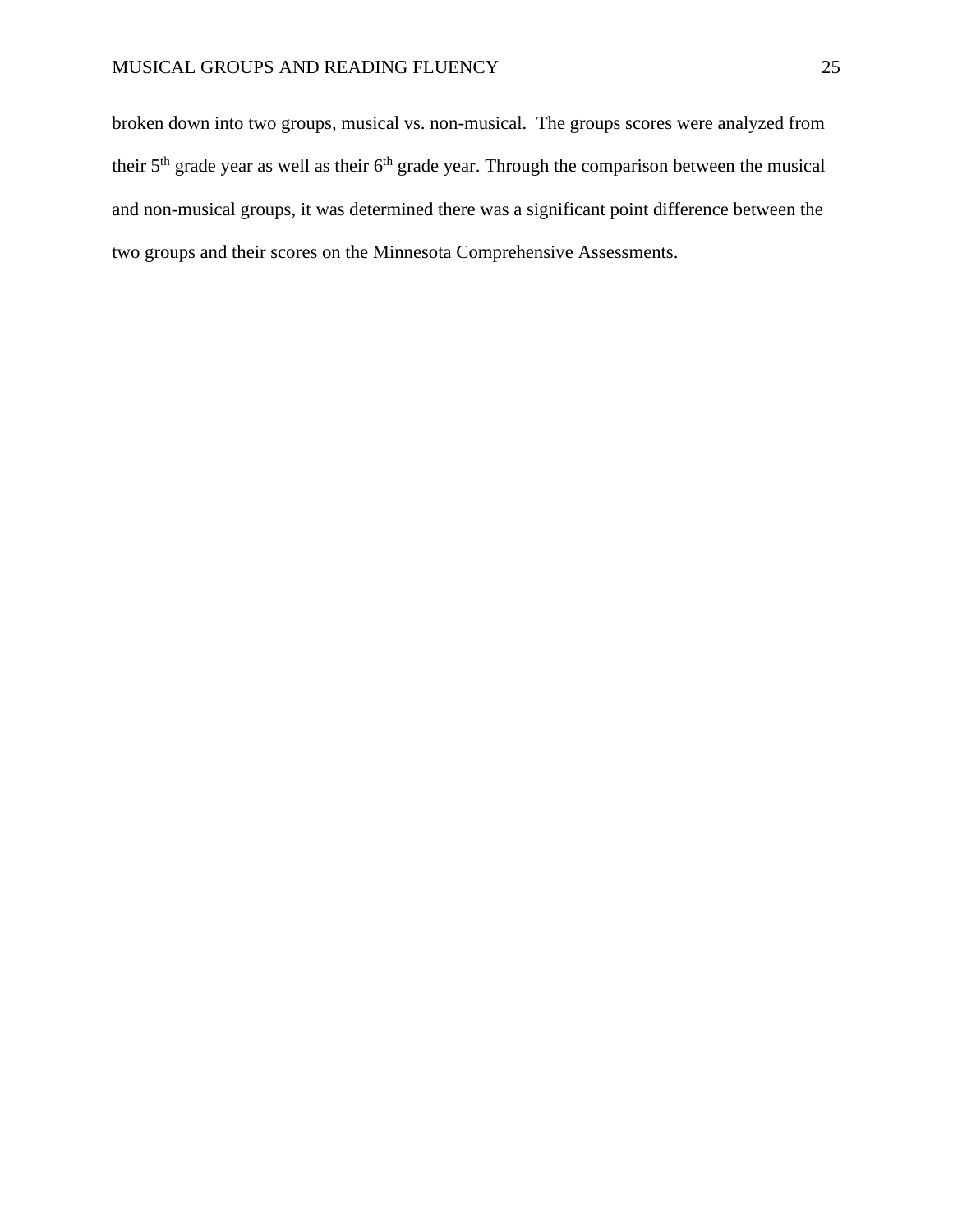#### **Discussion**

#### <span id="page-26-1"></span><span id="page-26-0"></span>**Summary of Major Findings**

The findings of this study indicate that students who participated in a musical group have a higher increase in their reading fluency test scores than those students who did not participate in a musical group. The data shows that students who were in a musical group in  $5<sup>th</sup>$  grade scored on average 34.76 points higher on their Minnesota Comprehensive Assessment tests than those who were not in a musical group. After being tested again in the  $6<sup>th</sup>$  grade, students who were in a musical group scored on average 42.48 points higher than those who did not participate in a musical group.

This study showed that study who participated in a musical group (band, choir, orchestra) show a higher growth on both the  $5<sup>th</sup>$  and  $6<sup>th</sup>$  grade Minnesota Comprehensive Assessment tests. Research also showed that scores increased over the year span for both group of students, musical and non-musical. It also showed that 68% of the class participated in a musical group, which is great to show for program cuts with in the school.

#### <span id="page-26-2"></span>**Limitations of the Study**

The limitation of this study was the number of students who received special education services in each group. The total number of students who received special education services in the class was sixteen. Of those sixteen students, twelve of them were non-musical students and the other four were students who participated in a musical group. Because of this, the scores for the non-musical group may be lower because of the lower test scores of those students.

#### <span id="page-26-3"></span>**Further Study**

Further study on this would be to include all the students in grades 5-12 grades that participate in a musical group compared to those who do not participate. Because the Minnesota Comprehensive Assessment tests are given to students in  $3-8$  grade and  $10<sup>th</sup>$  grade, it would be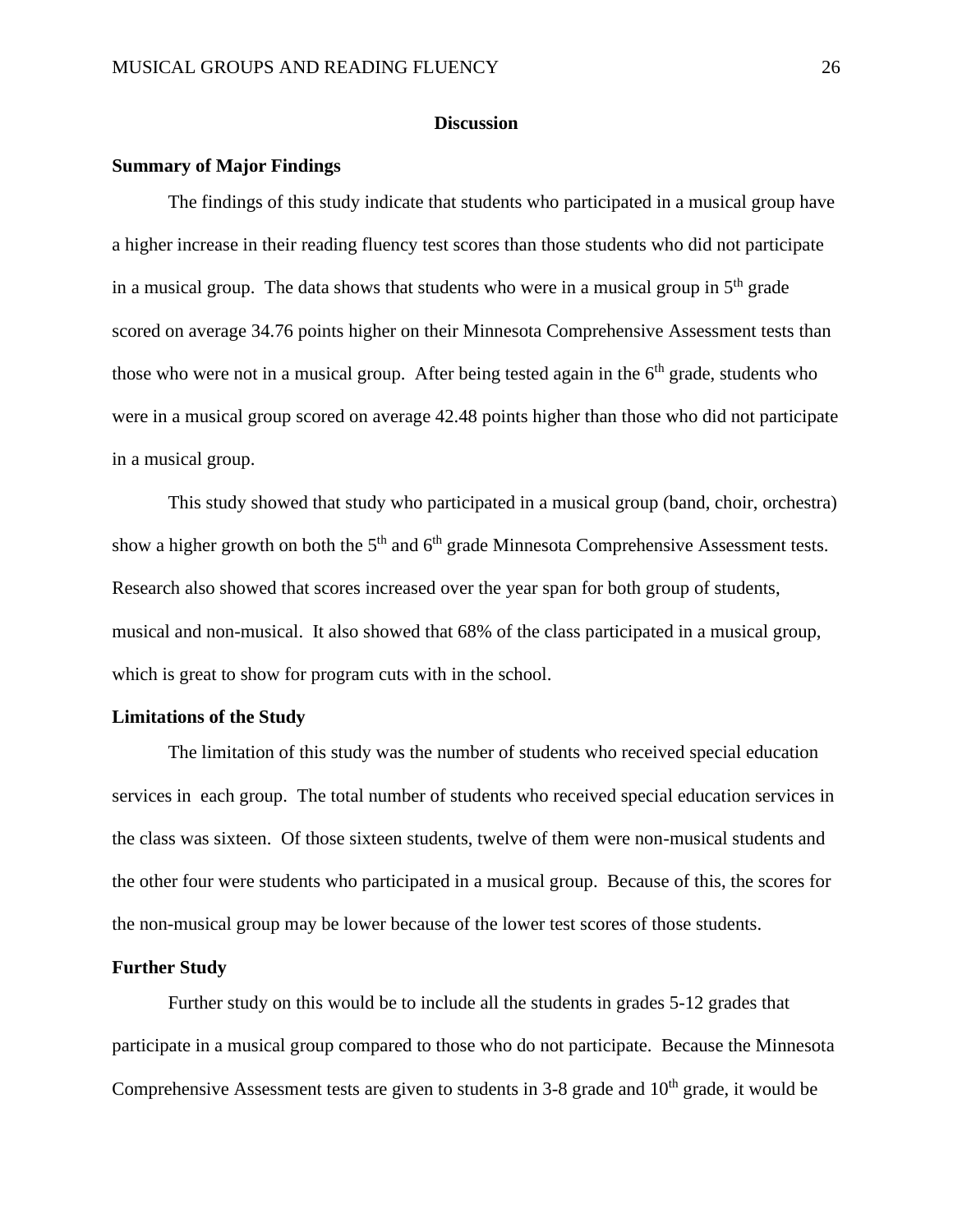beneficial to study to find if being in a musical group for a longer length of time has the same effect on student's assessment tests.

Another path of study from this would be to look at other forms of tests given to students, such as the ACT and the PSAT to see if students who participated in a musical group in high school have higher reading comprehension scores than those that don't.

<span id="page-27-0"></span>Further research could also be done using data from other schools with no musical programs and see the difference in scores to see if participating in a musical group does help raise scores of students on assessments.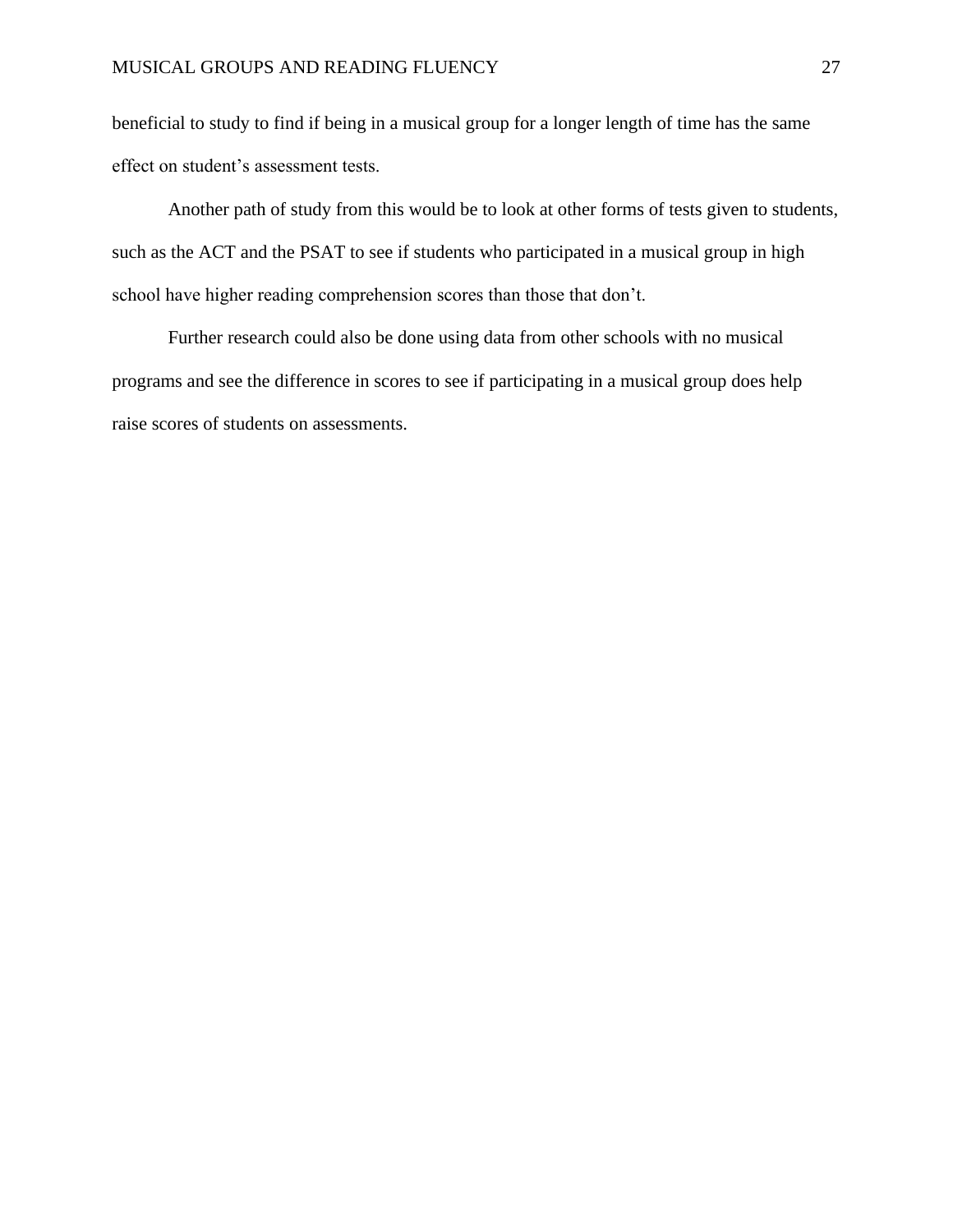#### **Conclusion**

This study was conducted to see if there is a connection between sight-reading music in a performance group and reading fluency test scores. Being a musical performance group can be beneficial for all students. There are many connections between reading fluency and reading music and being able to have extra opportunities for students to work on reading fluency is a great way for students to raise their reading test scores. Data was collected from the Minnesota Comprehensive Assessment tests from a class in both  $5<sup>th</sup>$  and  $6<sup>th</sup>$  grade. Tests scores were put into two groups, musical and non-musical.

This project is important to have for data for school that may have had their performance groups cut because of budget issues and teachers want to show administration results that being in a musical group has on students test scores. This study revealed that students who participated in a musical group achieved a higher growth on their Minnesota Comprehensive Assessment reading tests than those that did not participate in a musical group. Students who participated in a musical group had roughly a thirty-four-point higher score in 5<sup>th</sup> grade and a forty-two-point higher score in 6<sup>th</sup> grade than those who did not participate in a musical group within those same years.

While the movement in education is on in schools to assess all students in a variety of subjects, one cannot forget the impact being in a musical performance can have. Music can provide additional support to reading and can be beneficial to all students when taking the growing number of assessment tests in todays schools.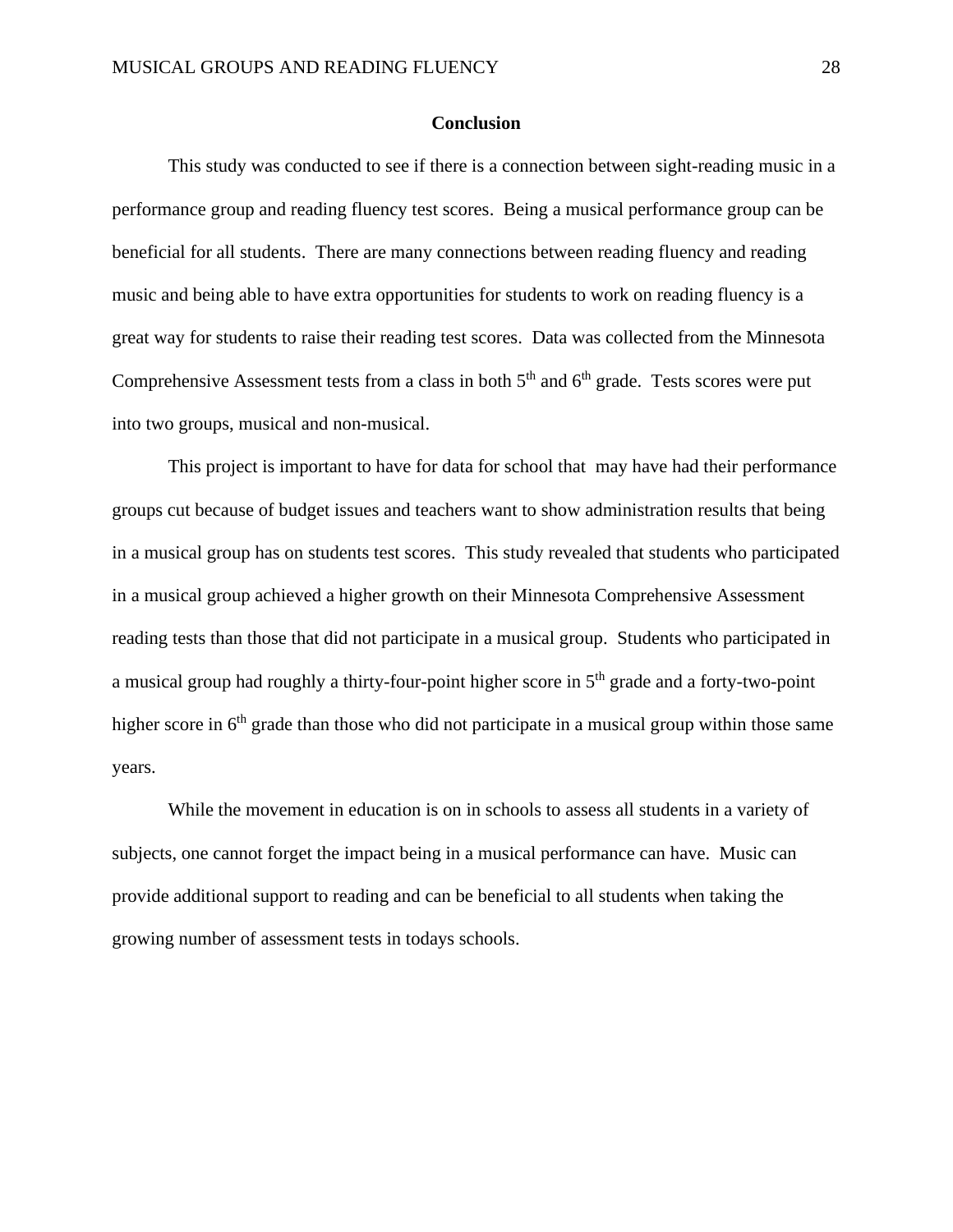#### References

- <span id="page-29-0"></span>Abadiano H. & Turner J. (2005). Reading fluency: The road to developing efficient and effective readers. *The New England Reading Association Journal, 41*(1), 50-56.
- Anderson, S. A. & Fuller, G .B. (2010). Effect of music on reading comprehension of junior high school students. *School Psychology Quarterly*, *25*(3), 178-187. doi: 10.1037/a0021213
- Benfatto, M. N., Seimyr, G. O., Ygge, J., Pansell, T., Rydberg, A., & Jacobson, C. (2016). Screening for dyslexia using eye tracking during reading. *PLoS One, 11*(12): e0165508. doi: 10.1371/journal.pone.0165508
- Blacking, J., (1995). Music, culture and experience. *University of Chicago Press*. Chicago, IL.
- Cangro, R. M., (2014) Music Education Assessment in Illinois. *Music Educators Journal, 100*(3), 20-21*.*
- Costa-Ciomi, E. (2012). Music instruction and children's intellectual development: The educational context of music participation*. Music, Health and Wellbeing,* 229-356
- Cunningham, P. M., & Allington, R. L. (2011). *Classrooms that work: They can all read and write* (5<sup>th</sup> ed.). Boston, MA: Allyn & Bacon
- Flaugnacco, E., Lopez, L., Terribili, C., Montico, M., Zoia, S., & Schon, D. (2015). Music training increases phonological awareness and reading skills in developmental dyslexia: A randomized control trial. *PLoS ONE 10*(9): e0138715. doi:10.1371/journal.pone.0138715.
- Frankel, K. K., Becker, B. L., Rowe, M. W., & Pearson, P. D. (2016) From "What is reading?" to what is literacy? *Journal of Education, 196*(3), 7-17.
- Gordon, R. L., Fehd, H. M., & McCandliss, B. D. (2015). Does music training enhance literacy skills? A meta-analysis*. Frontiers in Psychology, 6*(1777). 1-16. doi: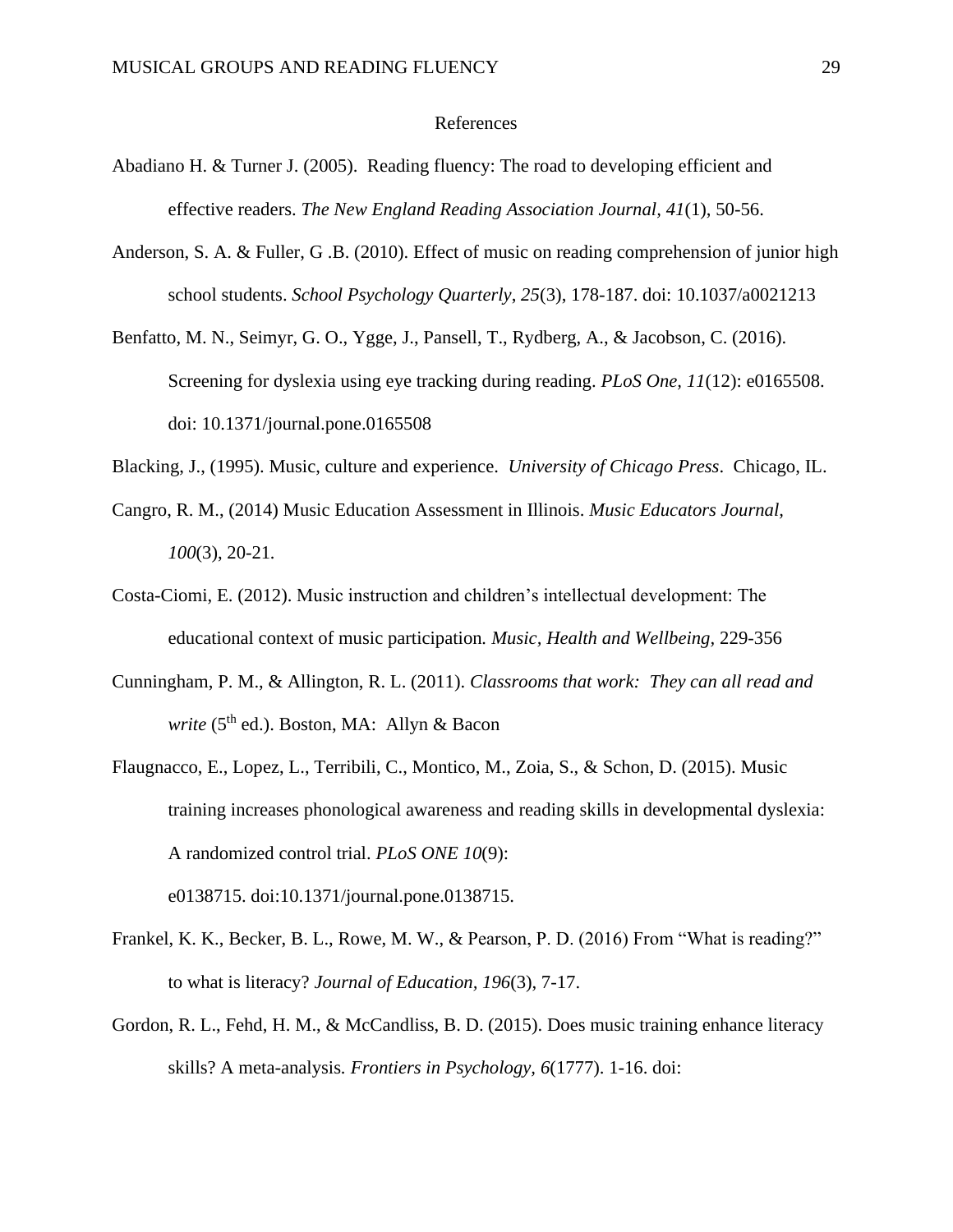10.3389/fpysg.2015.01777

- Gray, C., & Della Sala, S. (2007). *Tall tales about the mind and brain: Separating fact from fiction.* New York, NY: Oxford University Press
- Groff, P. (1976). The effect of music on reading. *Reading Horizons: A Journal of Literacy and Language Arts, 17*(1), 20-24.
- Habib, M., Lardy, C., Desiles, T., & Besson, M. (2016). Music and dyslexia: A new musical training method to improve reading and related disorders. *Frontiers in Psychology*, *7*(26). 1-15. doi:10.3389/fpsyg.2016.00026.
- Hansen, D., & Bernstorf, E. (2002). Linking music learning to reading instruction. *Music Educators Journal, 88*(5), 17-21, 52.
- Hansen, D., Stuber, G. M., & Bernstorf, E. D. (2014). *The music and literacy connection* (2nd ed.). Lanham, MD: Rowman & Littlefield Publishers.
- Jancke, L. (2012). The relationship between music and language. *Frontiers in Psychology, 3*(123). 1-2. doi: 10.3389/fpysg.2012.00123.
- Johansson, B. B. (2008). Language and music: What do they have in common and how do they differ? A neuroscientific approach. *European Review; Cambridge, 16*(4) 413-427*.* doi: 10.1017/S1062798708000379
- Johnson, C. M., & Memmott, J. E. (2006). Examination of relationships between participation in school music programs of different quality and standardized test results. *Journal of Research in Music Education, 54*(4), doi:10.1177/002242940605400403
- Lowe, A. (2002). Toward integrating music and other art forms into the language curriculum. *Research Studies in Music Education, 18,* 13-25.

Muthivhi, A. E. & Kriger, S. (2019). Music instruction and reading performance: Conceptual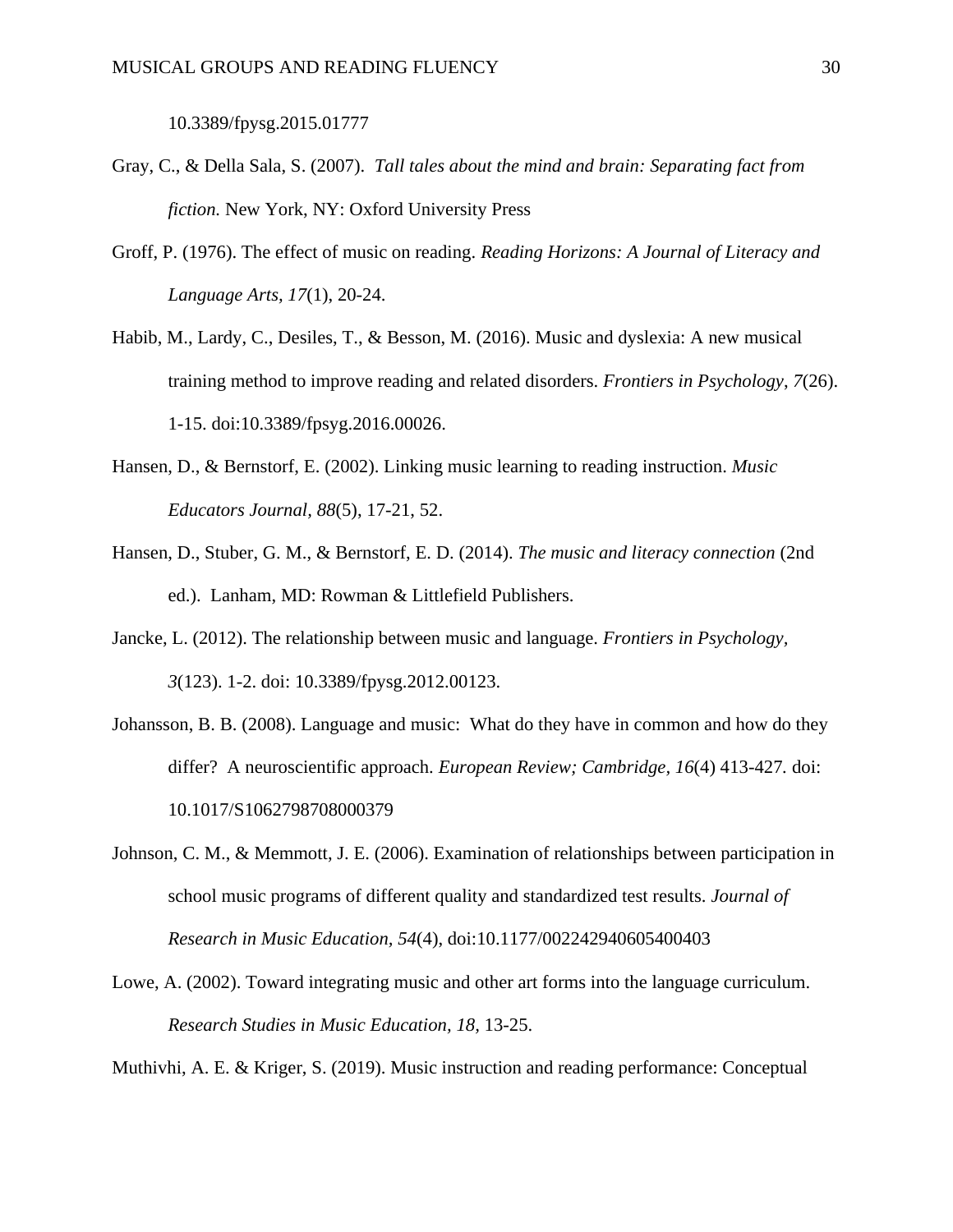transfer in learning and development. *South Africian Journal of Childhood Education*, *9*(1), doi: 10.4102/sajce.v9i1.544

- Patel, A. (2011). Why would musical training benefit the neural encoding of speech? The OPERA hypothesis. *Frontiers in Psychology, 2*(142), 1-13.
- Penttinen M. & Huovinen, E. (2011). The early development of sight-reading skills in adulthood: A study of eye movements. *Journal of Research in Music Education, 59*(2). 196-220.
- Porter, A., McMaken, J., Hwang, J., & Yang, R. (2011). Common core standards: The new U.S. intended curriculum. *Educational Researcher, 40*(3), 103-116.
- Purnell-Webb, P., & Speelman, C. P. (2008). Effects of music on memory for text. *Perceptual and Motor Skills, 106*(3), 927-957.
- Rasinski, T. V. (2006). *A brief history of reading fluency. In S. Samuels & A. Farstrup* (Eds.) What research has to say about fluency instruction (p. 70-93). Newark, DE: International Reading Association.
- Rashidi, N., & Faham, F. (2011). The effect of classical music on the reading comprehension of Iranian students. *Theory and Practice in Language Studies, 1*(1), 74-82.
- Rauscher, F. H., Shaw, G. L. & Ky, K. N. (1993) Music and spatial task performance. *Nature 365*(6447) 827-828.
- Register, D., Darrow, A. A., Standley, J., & Swedberg, O. (2007). The use of music to enhance reading skills of second grade students and students with reading disabilities. *Journal of Music Therapy, 44*(1), 23-37*.* doi: 10.1093/jmt/44/1/23
- Reutzel, D. R. (April 2009). Reading fluency: What every SLP and teacher should know. *The ASHA Leader.* doi.org/10.1044/leader.FTRI.1405.2009.10